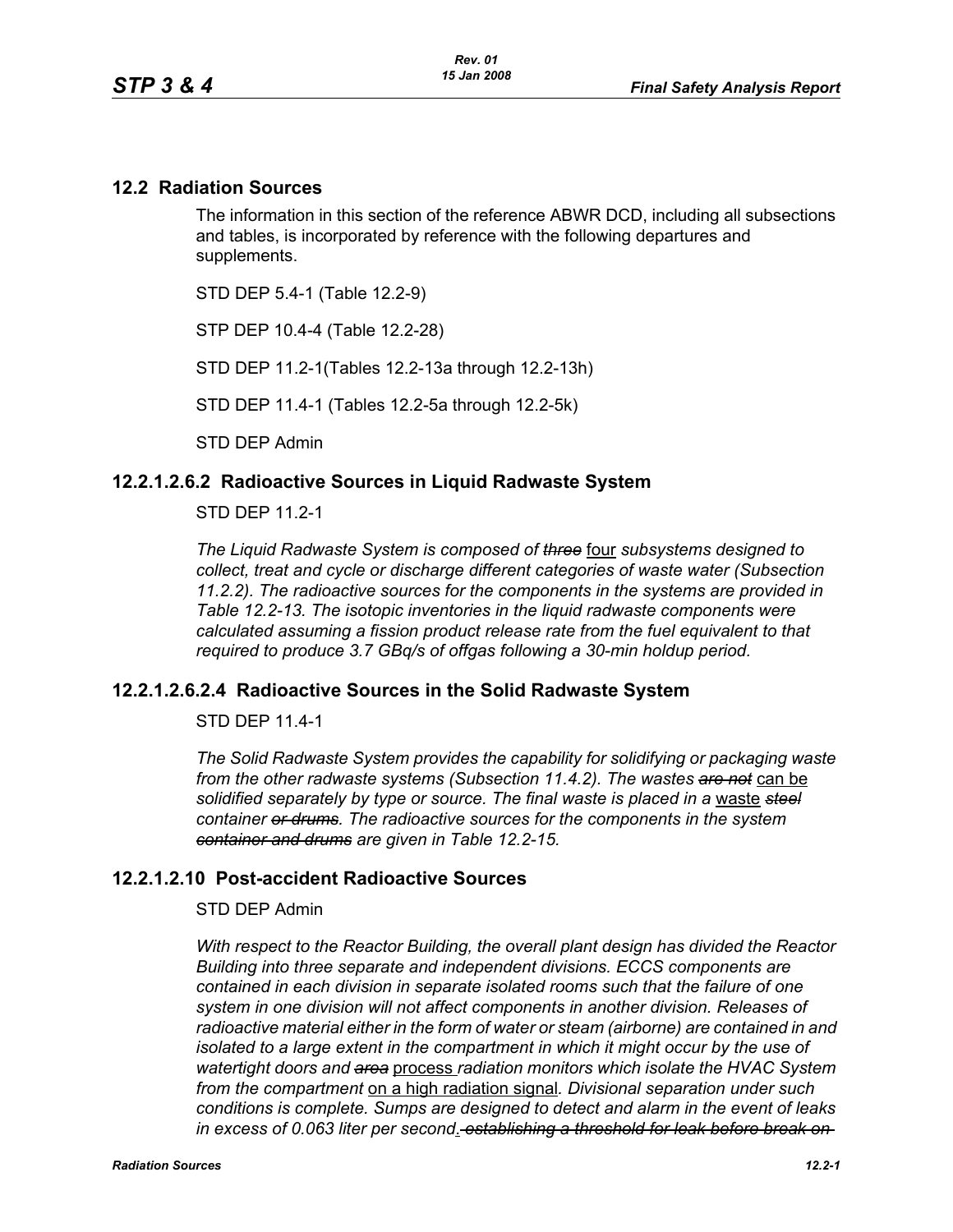*the larger water-carrying piping systems. All connections to the Primary Containment not terminating in the Reactor Building meet GDC 54, 55, 56, and 57. Therefore, in the event of an accident involving radioactive sources in the Primary Containment or Reactor Building, such sources would be contained and isolated for further treatment and decontamination.*

*Likewise, potential releases in the Radwaste Building will be contained by isolating* filtering *the Radwaste Building atmosphere and sealing any water releases in the building, which is seismically qualified and steel-lined to prevent any potential water releases. Such potential releases are discussed in Section 15.7.* 

### **12.2.2.1 Production of Airborne Sources (Site-Specific Supplemental Value Used)**

The following site-specific supplement addresses COL License Information Item 12.5 for airborne releases.

*(1)* χ/Q values obtained from Table 2.3S.5-2.

STP has re-performed the gaseous release dose analysis using site-specific parameters to determine conformance with 10 CFR 20 and 10 CFR 50 Appendix I (see Subsection 12.2.3 for COL License Information), concluding that identified limits are not exceeded. As shown in Table 12.2-20 the expected per unit release is a small fraction of the site wide release limits of 10 CFR 20.

### **12.2.2.2 Average Annual Doses**

The following site-specific supplement addresses COL License Information Item 12.5.

*For compliance with 10 CFR 50 Appendix I, evaluations have been made to determine average annual doses to unrestricted areas subject to airborne and liquid releases. For airborne dose calculations, isotopic releases were taken from Table 12.2-20. assuming a 0.8 km exclusion boundary. Releases were assumed to be from the plant stack, since all major (Reactor Building, Turbine Building and Radwaste Building) ventilation systems pipe to the stack for normal releases. Since a site meteorology is not definitively defined, a statistical approach was used to evaluate the releases over a series of meteorologies discussed in References 12.26 and 12.27. Doses were calculated using methodologies and conversion factors consistent with Regulatory Guides 1.109 and 1.111 as implemented in References 12.28 and 12.29. Results of the airborne evaluations are given in Table 12.2-21. For the ingestion doses given in Table 12.2-21, ingestion values given in Table E-5 of Regulatory Guide 1.109 were used. COL applicants need to update the airborne dose calculations to conform to the as-designed plant and site-specific meteorology (see Subsection 12.2.3 for COL license information).*

### **12.2.2.5 Liquid Releases**

The following site-specific supplement addresses COL License Information Item 12.5 for liquid releases.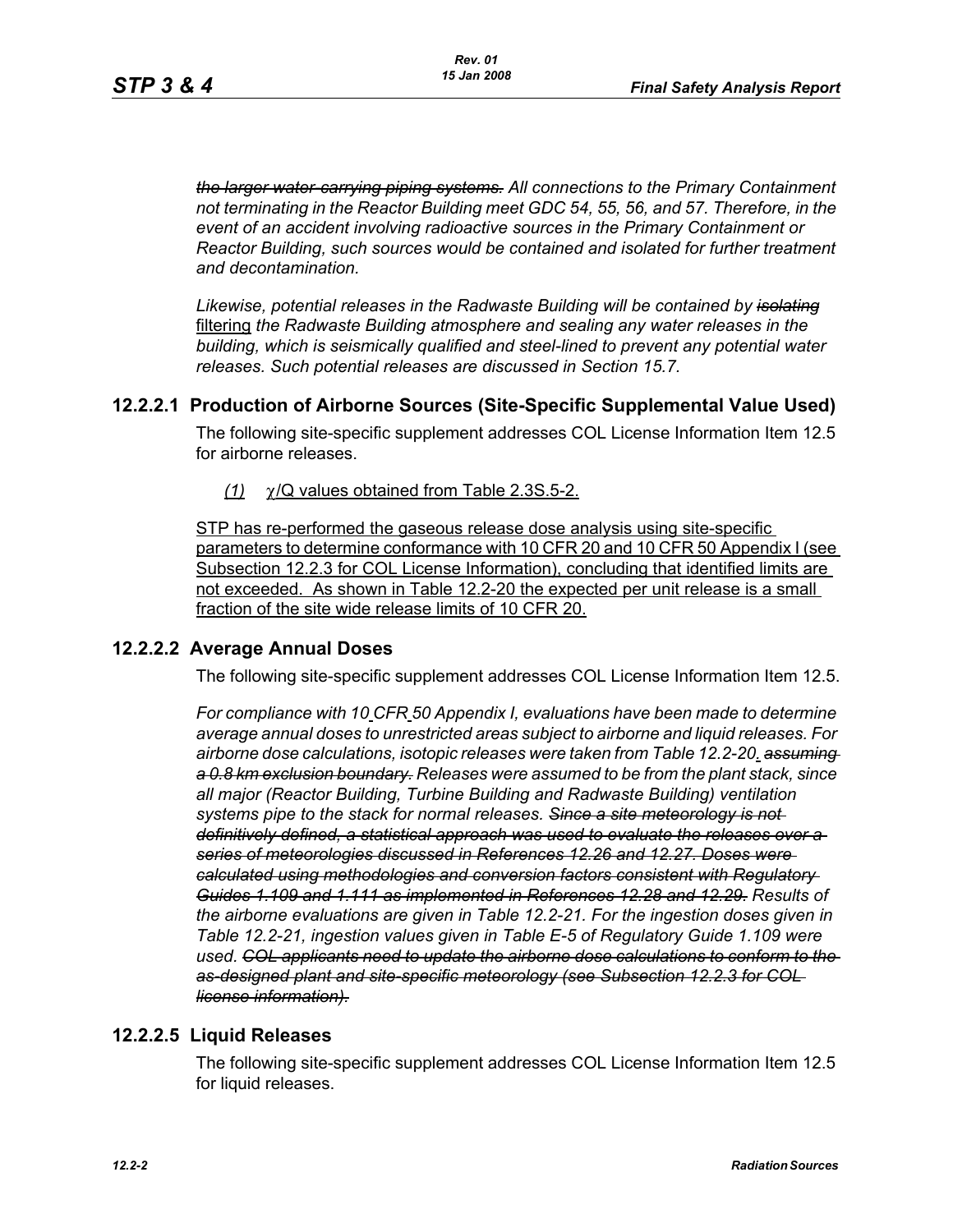*The ABWR is designed not to release radioactive liquid effluents. However, under certain conditions of high water inventory, up to 3.7 GBq per year, excluding tritium* radioactive liquids *may be released as described in Subsection 11.2.3. These releases are given in Table 12.2-22 and form the basis for estimating doses using methodologies consistent with Regulatory Guide 1.113 as implemented in Reference 12.2-10. The results of liquid releases, assuming dilution factors described in Subsection 11.2.3.2* 12.2.2.5.1*, are shown in the dose evaluation in Table 12.2-23. COL applicants need to update* STP has re-performed *the liquid dose analysis to conform to the as-designed plant and* using *site-specific parameters* to determine conformance with 10 CFR 20 and 10 CFR 50 Appendix I *(see Subsection 12.2.3 for COL license information),* concluding that the identified limits are not exceeded*.*

### **12.2.2.5.1 Dilution Factors**

The following site-specific supplement addresses COL License Information Item 12.5 for liquid releases.

Dilution factors used in evaluating the release of liquid effluents are site specific. Using the methodology set forth in NUREG-0016 for Liquid Releases, the quantity of radioactive isotopes has been computed and is identified in column 2 of Table 12.2-22. The GALE code methodology, as specified in NUREG-0016, was used to determine the radiological activity released. The code provides recommended values for the activity fraction for potential effluent streams. It is assumed that this quantity is released to the plant discharge piping, which has a flow of 272,550  $\mathrm{m}^{3}/\mathrm{h}$  (circulating water flow). A maximum of 150 cubic meters per hour of liquid radwaste discharge will be mixed with normal circulating water flow of 272,550  $\mathrm{m}^3$ /h providing significant dilution prior to release. The annual release values are used to calculate the per unit annual average liquid release discharge concentration, shown in column 3 of Table 12.2-22. The concentrations noted in this table are less than the limits in 10 CFR 20.

The discharge piping empties into the STP Main Cooling Reservoir (MCR), a 7000 acre reservoir. The plant liquid releases are further diluted in the MCR and allow for radioactive decay to occur before ultimate release from the site to unrestricted areas. The reservoir lies totally within the confines of the site and the use of its water is restricted to plant operation.

Liquid effluent discharge into the MCR can be released to unrestricted areas in the Little Robbins Slough or the Colorado River, and ultimately Matagorda Bay, providing further dilution prior to reaching the potential Maximally Exposed Individual (MEI). Dilution flow rates in the Colorado River, Matagorda Bay and Little Robbins Slough used to evaluate the liquid pathway dose to the MEI, were obtained using information from the STP 2006 Offsite Dose Calculation Manual (ODCM) as inputs to the LADTAP II computer program.

The liquid pathway doses to the MEI, assuming a dilution factor of only 10, are presented in Table 12.2-23. Dose to the MEI comply with the requirements of 10 CFR 50 Appendix I.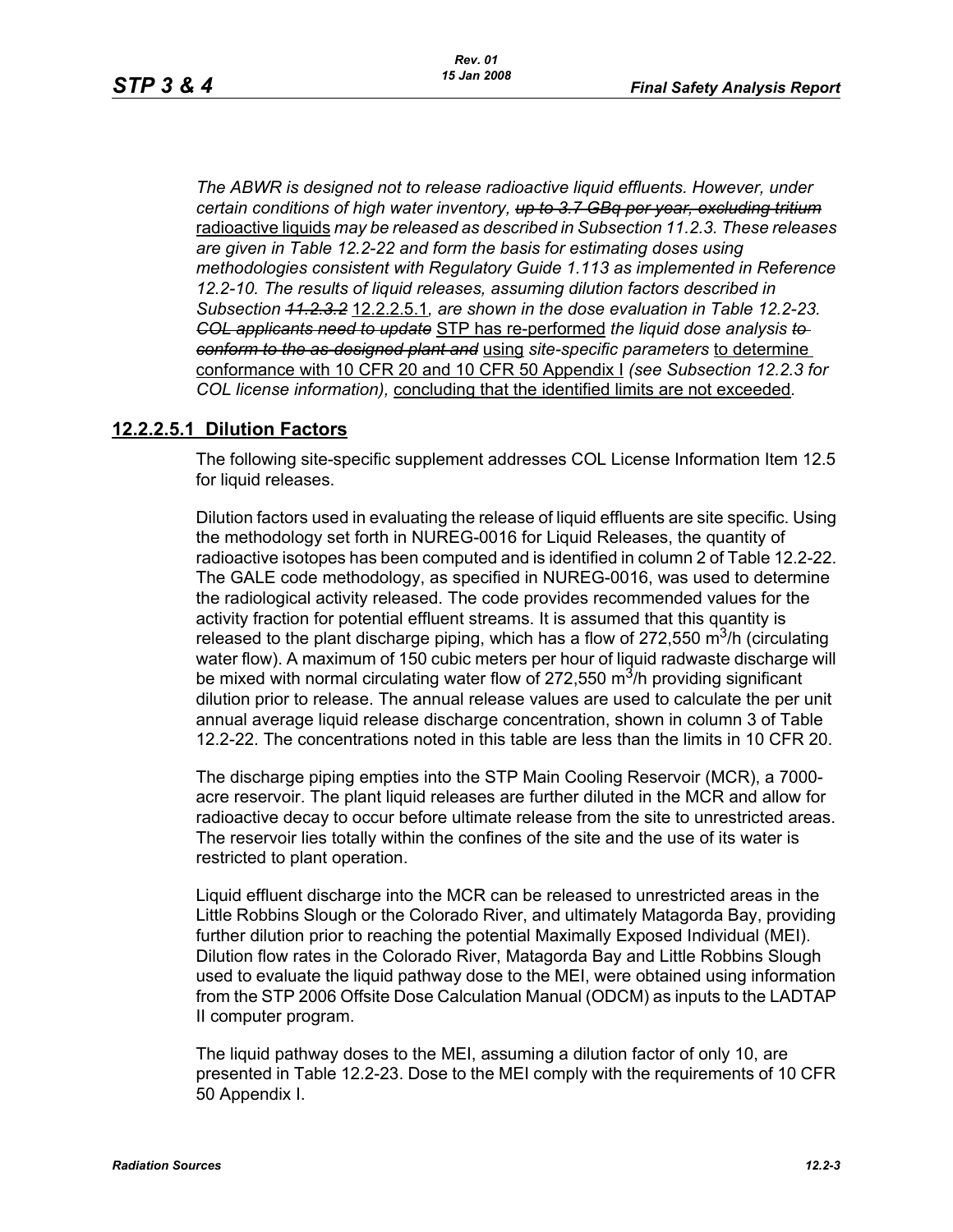# **12.2.3 COL License Information**

# **12.2.3.1 Compliance with 10 CFR 20 and 10 CFR 50 Appendix I**

The following supplement addresses COL License Information Item 12.5.

Using site-specific parameters, the average annual liquid releases and the average annual airborne releases to the environment have been computed and are shown in Tables 12.2-20 through 12.2-23. The average annual liquid and airborne releases are in compliance with 10 CFR 20 and 10 CFR 50 Appendix I.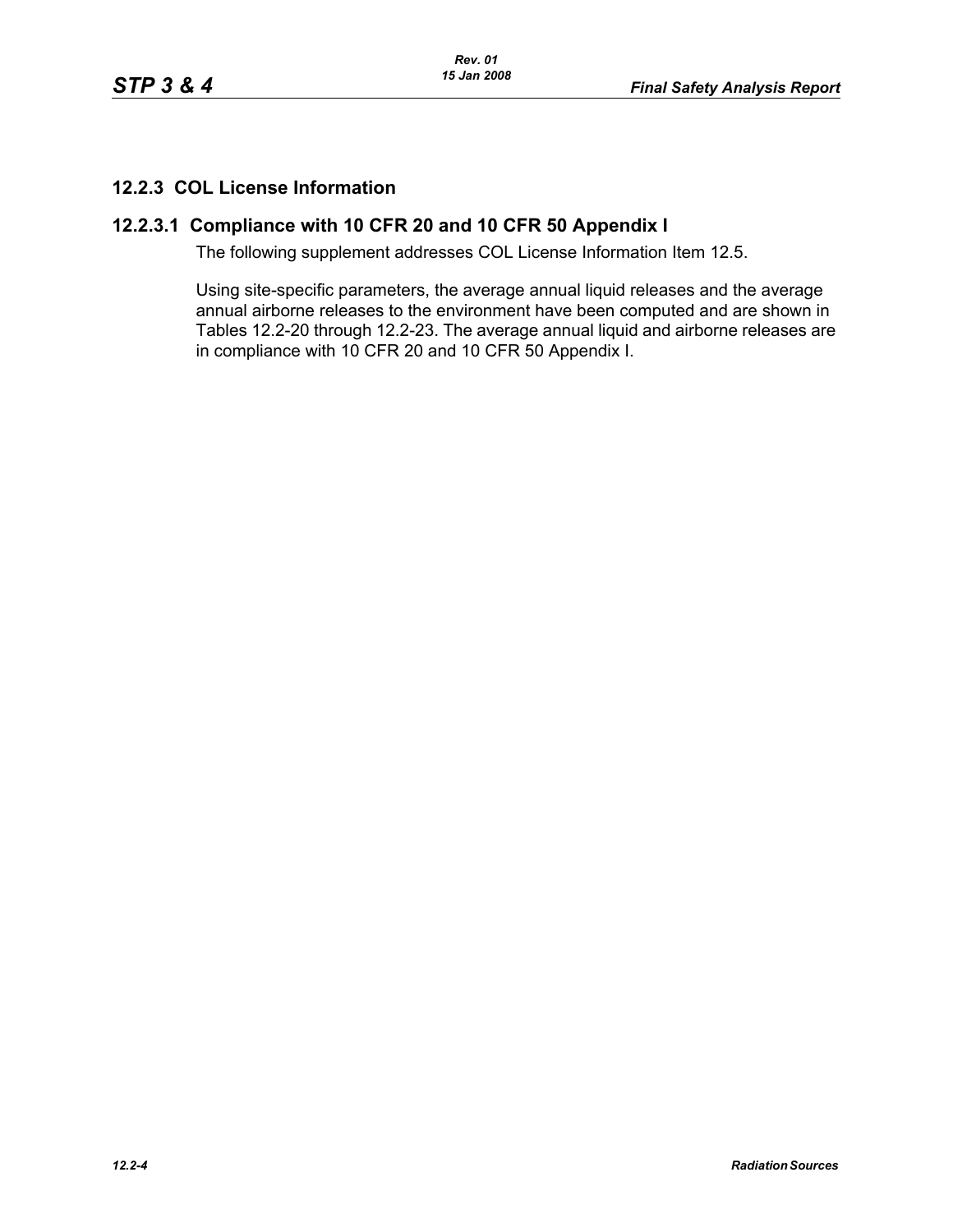| <b>Source</b>        |                                              |                    |                                |                                                                                          |
|----------------------|----------------------------------------------|--------------------|--------------------------------|------------------------------------------------------------------------------------------|
| <b>Table</b>         | For                                          | <b>Drawing</b>     | <b>Location</b>                | <b>Approximate Geometry</b>                                                              |
| $12.2 - 6$           | <b>RHR Heat Exchanger</b>                    | $12.3 - 1$         | (R1,RF)<br>(R6, RA)<br>(R6,RF) | Rt Cylndr (r=0.9m, l=7m)                                                                 |
| $12.2 - 8$           | <b>RCIC Turbine</b>                          | $12.3 - 1$         | (R6, RC)                       | Rt Cylndr ( $r=0.5m$ , $l=0.7m$ )                                                        |
| $12.2 - 9$           | <b>CUW Filter</b><br>Demineralizer           | $12.3 - 3$         | (R2, RB)                       | 2 Tanks, Rt Cylndr (r=0.6m, l=3.3m)                                                      |
| $12.2 - 10$          | <b>CUW Regen Heat</b><br>Exchanger           | $12.3 - 2$         | (R1, RC)                       | Rt Cylndr ( $r = 0.4m$ 0.63m, $l = 6.8m$ 4.9m)                                           |
| $12.2 - 11$          | <b>CUW Non-Regen Heat</b><br>Exchanger       | $12.3 - 1$         | (R1, RC)                       | Rt Cylndr (r=0.4m, l=5.5m)                                                               |
| 12.2-13.1            | <b>LCW Collector Tank</b>                    | 12.3-37            | <b>ITEM-7</b>                  | 24 Tanks, Rt Cylndr (r=4.2.74m,<br>$I=9.49.58m$                                          |
| $12.2 - 13.2$        | LCW Filter/Demin Skid**                      | $42.3 - 39$        | <b>ITEM 12</b>                 | Rt Cylndr (r=0.5m, I=2.5m)Vendor Provided                                                |
| $12.2 - 13.3$        | <b>LGW Demineralizer</b>                     | <del>12.3-39</del> | <b>ITEM 11</b>                 | Rt Cylndr (r=0.6m, I=2.8m)                                                               |
| 12.2-13.4            | <b>LCW Sample Tank</b>                       | 12.3-38            | <b>ITEM 8</b>                  | 2 Tanks, Rt Cylndr (r=4.2.74m, l=9.49.58m)                                               |
| $12.2 - 13.5$        | <b>HCW Collector Tank</b>                    | 12.3-37            | <b>ITEM 13</b>                 | Rt Cylndr ( $r=2.2m$ , $l=4.3m$ )                                                        |
| 12.2-13.6            | <b>HCW Filter/</b><br>Demineralizer-Skid**   | 12.3-39            | <b>ITEM 20</b>                 | Rt Cylndr (r=0.6m, l=2.8m)                                                               |
| $12.2 - 14$          | Offgas                                       | 12.3-50            | $(TF, T2)$                     | Tank 1, Rt Cylndr (r=0.6m, l=7.6m)<br>Tanks 2-9, Rt Cylndr (r=1.1m,<br>$I = 7.6m$        |
| 12.2-29              | Steam Jet Air Ejector                        | 12.3-51            | $(TF, T2)$                     | Rt Cylndr (r=0.15m, l=4.6m)<br>Rt Cylndr (r=0.76m, l=6.1m)<br>Rt Cylndr (r=0.2m, l=4.6m) |
| $12.2 - 14$          | <b>Offgas Recombiner</b>                     | 12.3-51            | $(TF, T2)$                     | Rt Cylndr                                                                                |
|                      |                                              |                    |                                | $(r=1.4m, l=7m)$                                                                         |
|                      | 12.2-15.1 CUW Backwash<br>Receiving Tank     | $12.3 - 1$         | (R2, RB)                       | Rt Cylndr (r=2.2m, l=5.7m)                                                               |
| 12.2-15.2            | CF Backwash Receiving<br>Tank                | 12.3-49            | (TD, T4)                       | Rt Cylndr (r=2.2m, l=5.7m)                                                               |
| 12.2-15.3            | Phase Separator                              | 12.3-38            | <b>ITEM 30</b>                 | 2 Tanks, Rt Cylndr (r=2.4-2.3m, l=6.09.7m)                                               |
| 12.2-15.4            | Spent Resin Storage<br>Tank                  | 12.3-38            | <b>ITEM 31</b>                 | Rt Cylndr (r=2.0m, l=5.76.6m), 2 Tanks                                                   |
| <del>12.2-15.5</del> | <b>Concentrated Waste</b><br><del>Tank</del> | <del>12.3-37</del> | <b>ITEM 35</b>                 | $Rt$ Cylndr (r=1.5m, I=4.4m)                                                             |
| <del>12.2-15.6</del> | Solids Dryer Feed Tank                       | $12.3 - 41$        | <b>ITEM 39</b>                 | Rt Cylndr (r=1.6m, I=3.2m)                                                               |

**Table 12.2-5a Radiation Sources—Radiation Sources**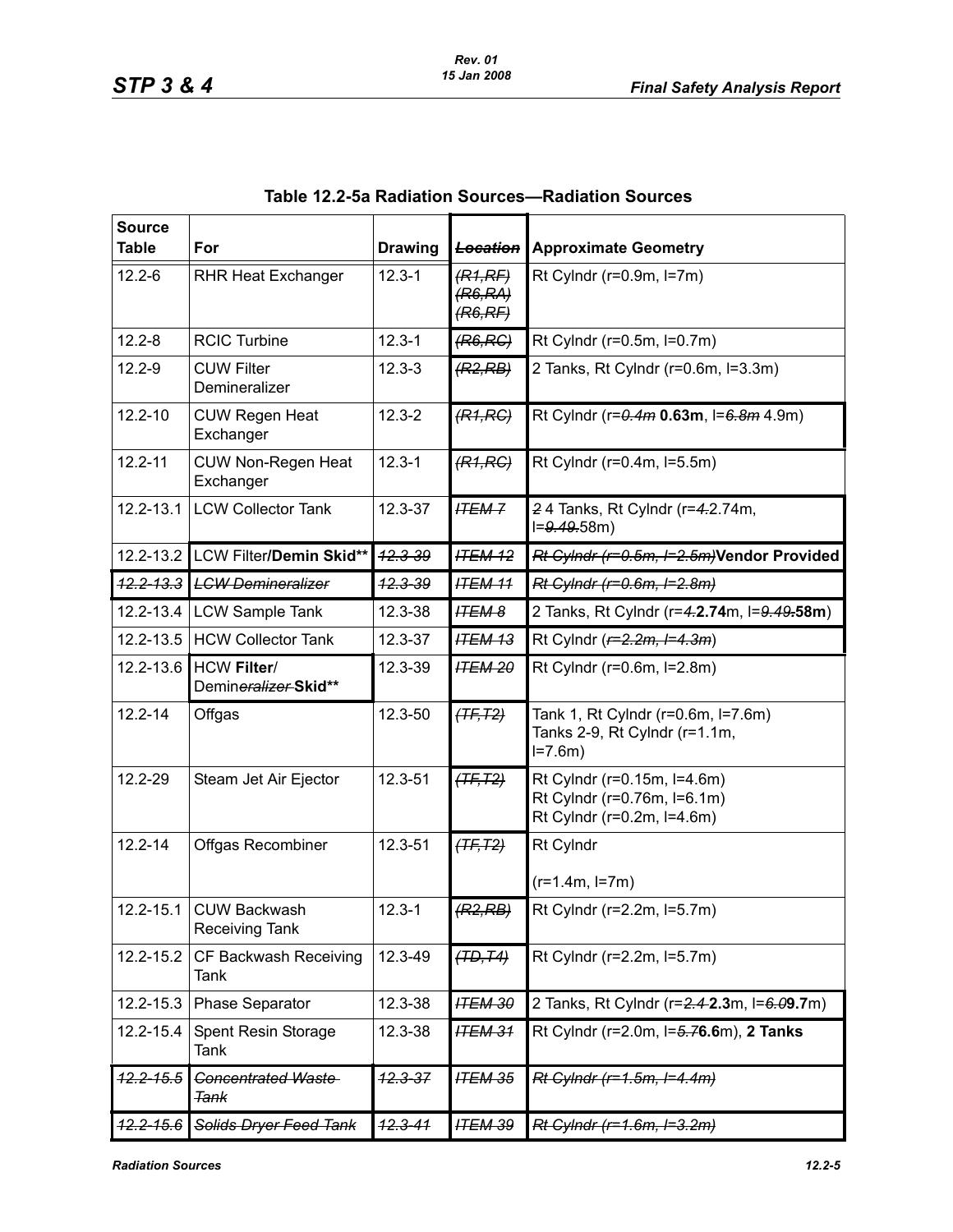| <b>Source</b><br><b>Table</b> | For                                                           | <b>Drawing</b>     | <b>Location</b>        | <b>Approximate Geometry</b>                                              |
|-------------------------------|---------------------------------------------------------------|--------------------|------------------------|--------------------------------------------------------------------------|
| $12.2 - 15.7$                 | Solids Dryer (outlet)                                         | <del>12.3-39</del> | <b>ITEM 55</b>         | Rt Cylndr (r=0.2m, I=3.2m)                                               |
| $42.2 - 15.8$                 | Solids Pelletizer                                             | <del>12.3-38</del> | <b>ITEM 58</b>         | Rt Cylndr (r=0.4m, I=2.5m)                                               |
| $42.2 - 15.9$                 | Sol Mist Separator<br>(steam)                                 | $42.3 - 39$        | <b>ITEM 56</b>         | Rt Cylndr (r=0.1m, I=2.8m)                                               |
| $42.2 -$<br>45.10             | <b>Sol Condenser</b>                                          | $12.3 - 40$        | <b>ITEM 57</b>         | Rt Cylndr (r=0.2m, I=1.4m)                                               |
| $42.2 -$<br><b>15.11</b>      | Sol Drum                                                      | <del>12.3-39</del> | (2, D)                 | Rt Cylndr (r=0.3m, I=0.8m)<br>Box (1.5mx1.5mx1m)                         |
| 12.2-16                       | FPC Filter Demineralizer                                      | $12.3 - 3$         | (R2, RB)               | Rt Cylndr (r=0.7m, l=3.4m)                                               |
| $12.2 - 17$                   | Suppression Pool<br>Cleanup System <sup>®</sup>               | $12.3 - 3$         | (R2, RA)               | Rt Cylndr (r=0.7m, l=3.4m)                                               |
| $12.2 - 18$                   | <b>Control Rod Drive</b><br>System <sup>†</sup>               | $12.3 - 2$         | (R4,RF)                | <b>Distributed Source</b>                                                |
| 12.2-24                       | <b>Traversing Incore Probe</b>                                | $12.3 - 2$         | (R4, RB)               | <b>Distributed Source</b>                                                |
| 12.2-25                       | Reactor Internal Pumps <sup>#</sup>                           | $12.3 - 2$         | (RF, R1)               | <b>Distributed Source</b>                                                |
| 12.2-25                       | <b>RIP Heat Exchanger</b>                                     | $1.2 - 3b$         | E <sub>13000</sub>     | Rt Cylndr (r=0.322m, l=2.9m)                                             |
| 12.2-26                       | <b>Turbine Moisture</b><br>Separator/Reheater                 | 12.3-52            | (76, TE)               | Rt Cylndr (r=1.8m, l=31.m)                                               |
| $12.2 - 27$                   | <b>Turbine Condenser</b>                                      | 12.3-53            | (TD, TG)               | <b>Distributed Source</b>                                                |
| 12.2-28                       | Condenser Filter/<br>Demineralizer<br>Filter<br>Demineralizer | 12.3-51<br>12.3-51 | (TG, T2)<br>$(TC, T3)$ | 3 Tanks, Rt Cylndr(r=1.4m, I=6.1m)<br>6 Tanks, Rt Cylndr(r=1.7m, l=5.1m) |
| 12.2-30                       | <b>SGTS Filter Train</b>                                      | $12.3 - 7$         | (R2, RB)               | Surface, (3.66m x 2.54m) <sup>§</sup>                                    |
| Applicant                     | Spent Fuel Storage                                            | $12.3 - 6$         | (R4,RF)                | See Drawings                                                             |
| 12.2-31                       | <b>HSD Receiver Tank</b>                                      |                    |                        | Cylinder (r=1.98m, l=4.4m)                                               |
| 12.2-32                       | <b>HSD Sample Tank</b>                                        |                    |                        | Cylinder (r=1.98m, I=4.4m)                                               |
| 12.2-33                       | <b>RS Backwash</b><br><b>Receiving Tank</b>                   |                    |                        | Cylinder (r=1.98m, I=6.6m                                                |
| 12.2-34                       | <b>Chem Drain Tank</b>                                        |                    |                        | Cylinder (r=0.91m, I=2.6m                                                |
| 12.2-35                       | <b>HC Sample Tank</b>                                         |                    |                        | Rt Cylinder (r=2.74m, I=9.58m)                                           |

| Table 12.2-5a Radiation Sources—Radiation Sources (Continued) |  |  |  |  |  |
|---------------------------------------------------------------|--|--|--|--|--|
|---------------------------------------------------------------|--|--|--|--|--|

\* Suppression pool clean up F/D uses second of Fuel Pool F/D<br>\*\* LCW and HCW Filter/Demin Skid to be Vendor Provided

† Maintenance Facility

‡ Maintenance Facility, see Figure 1.2-3b Elevation 3000 for drywell location

§ Surface area of HEPA and charcoal filter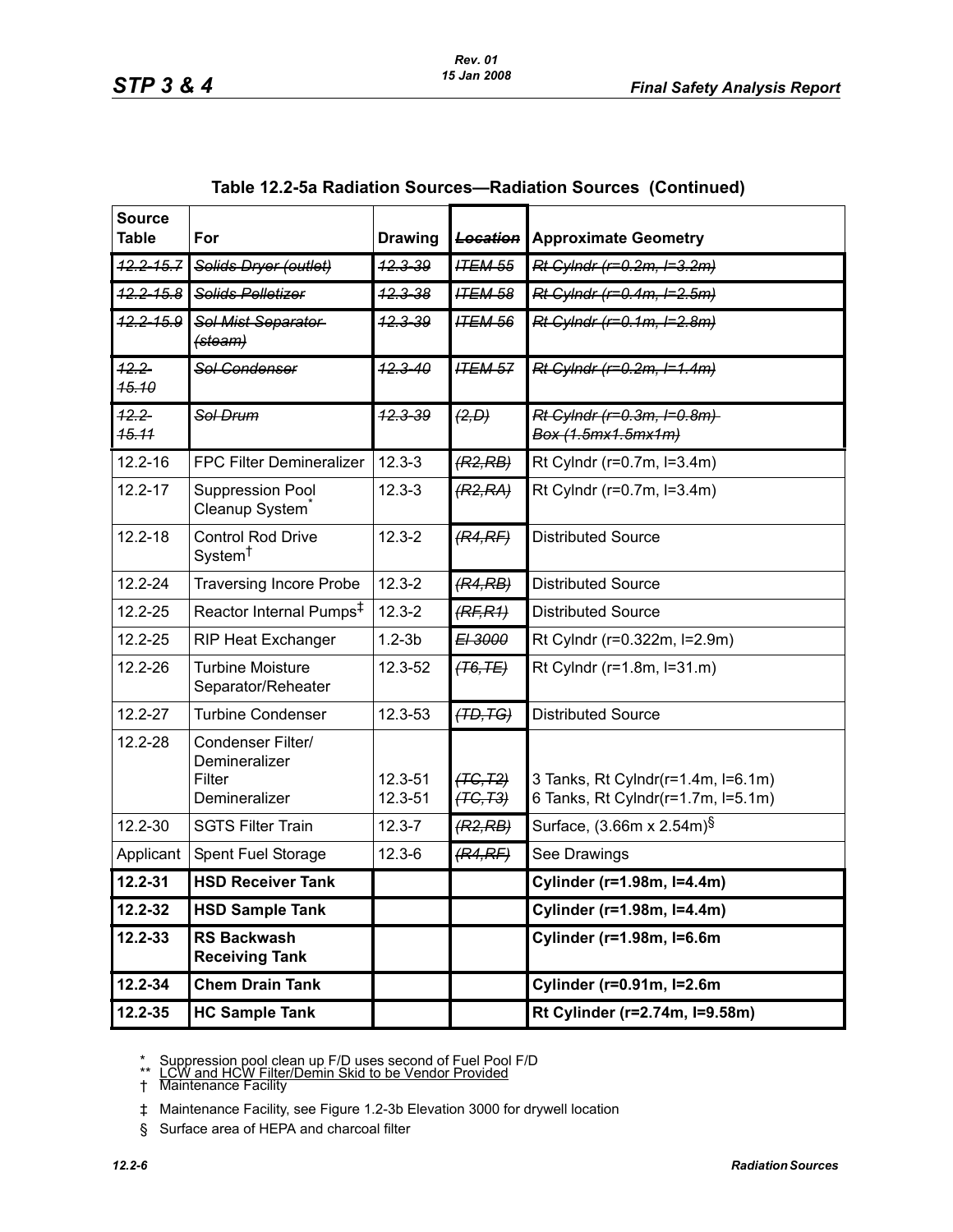| Component                                | <b>Assumed Shielding Source Geometry</b>                                                                                           |
|------------------------------------------|------------------------------------------------------------------------------------------------------------------------------------|
| <b>RHR Heat Exchanger</b>                | Homogenous source over volume of heat exchanger                                                                                    |
| <b>RCIC Turbine</b>                      | Homogenous source over volume of turbine                                                                                           |
| <b>CUW Filter Demineralizer</b>          | 80% of source in first 15 cm, remainder dispersed over volume.                                                                     |
| <b>CUW Regen Heat</b><br>Exchanger       | Homogenous source over volume of exchanger                                                                                         |
| <b>CUW Non-Regen Heat</b><br>Exchanger   | Homogenous source over volume of exchanger                                                                                         |
| <b>LCW Collector Tank</b>                | 80% non-solubles in slurry on tank bottom, rest evenly dispersed in volume                                                         |
| <b>LCW Filter/Demin Skid</b>             | Homogenous source over volume of filterVendor Provided Equipment                                                                   |
| <b>LGW Demineralizer</b>                 | 80% of source in first 15 cm, rest evenly dispersed over volume                                                                    |
| <b>LCW Sample Tank</b>                   | Homogenous source over volume of tank                                                                                              |
| <b>HCW Collector Tank</b>                | Homogenous source over volume of tank                                                                                              |
| <b>HCW Filter/Demineralizer</b><br>Skid  | 80% of source in first 15 cm, rest evenly dispersed over volumeVendor<br><b>Provided Equipment</b>                                 |
| Offgas                                   | 90% of source in first tank in first (upper) 30 cm, rest evenly dispersed.<br>Remaining tanks, homogenous source over tank volume. |
| Steam Jet Air Ejector**                  | Homogenous source over volume of ejector                                                                                           |
| Offgas Recombiner                        | Homogenous source over subcomponent (Figure 12.2-14)++                                                                             |
| <b>CUW Backwash Receiving</b><br>Tank    | 80% non-solubles in slurry on tank bottom, rest evenly dispersed in volume                                                         |
| CF Backwash Receiving<br>Tank            | 80% non-solubles in slurry on tank bottom, rest evenly dispersed in volume                                                         |
| Phase Separator                          | 90% non-solubles in slurry on tank bottom, rest evenly dispersed in volume                                                         |
| Spent Resin Storage Tank                 | Homogenous source over volume of tank                                                                                              |
| <b>Concentrated Waste Tank</b>           | 90% non-solubles in slurry on tank bottom, rest evenly dispersed in volume                                                         |
| Sol Dryer Feed Tank                      | Source evenly dispersed over volume                                                                                                |
| Sol Dryer (outlet)                       | Source evenly dispersed over volume                                                                                                |
| <b>Sol Peletizer</b>                     | Source evenly dispersed over volume                                                                                                |
| Sol Mist Separator (steam)               | Source evenly dispersed over volume                                                                                                |
| Sol Condenser                            | Source evenly dispersed over volume                                                                                                |
| <del>Sol Drum</del>                      | Source evenly dispersed over volume                                                                                                |
| <b>FPC Filter Demineralizer</b>          | 90% insolubles in first 15 cm, rest of source evenly dispersed over volume                                                         |
| <b>Supression Pool Cleanup</b><br>System | 90% insolubles in first 15 cm, rest of source evenly dispersed over volume                                                         |

# **Table 12.2-5b Radiation Sources—Source Geometry**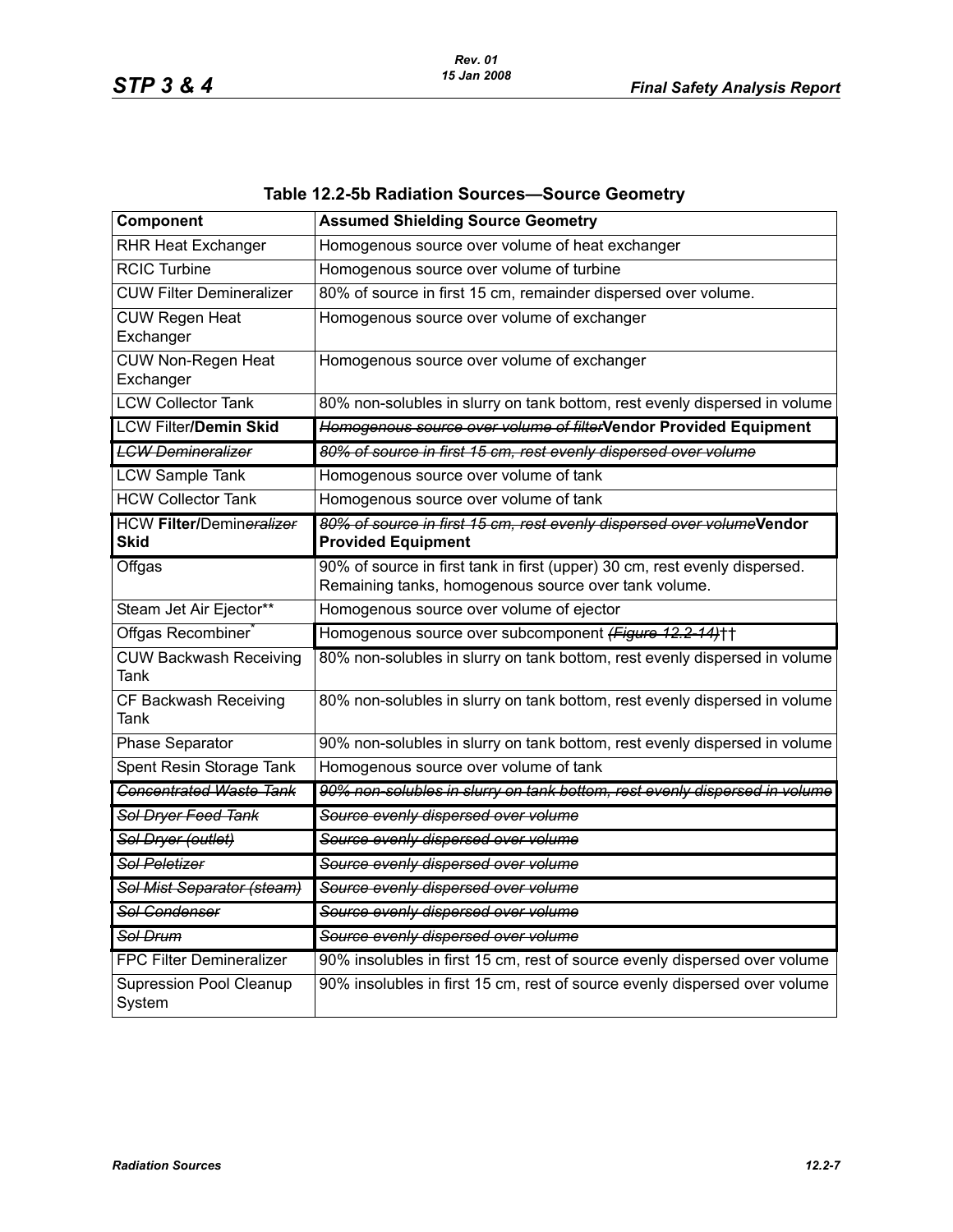*STP 3 & 4 Final Safety Analysis Report*

| Component                              | <b>Assumed Shielding Source Geometry</b>                                   |
|----------------------------------------|----------------------------------------------------------------------------|
| <b>Control Rod Drive System</b>        | Exposure dependent, assume evenly dispersed over length of blade           |
| Transverse Incore Probe                | Point or line geometry (Table 12.2-24)                                     |
| <b>Reactor Internal Pumps</b>          | Cylindrical source coupled to water bearing components                     |
| <b>RIP Heat Exchanger</b>              | Homogenous source over volume of exchanger                                 |
| Turbine Moisture<br>Separator/Reheater | Homogenous source over volume of exchanger                                 |
| <b>Turbine Condenser</b>               | Homogenous source over volume of exchanger                                 |
| Condenser<br>Filter/Demineralizer      | Homogenous source over volume of exchanger                                 |
| Filter                                 | Source evenly dispersed over volume of filter                              |
| Demineralizer                          | 90% insolubles in first 15 cm, rest of source evenly dispersed over volume |
| <b>SGTS Filter Train</b>               | 90% particulates on HEPA filter, remaining on charcoal filter              |
| Spent Fuel Storage                     | Applicant                                                                  |
| <b>HSD Receiver Tank</b>               | Homogenous source over volume of tank                                      |
| <b>HSD Sample Tank</b>                 | Homogenous source over volume of tank                                      |
| <b>RS Backwash Receiving</b>           | Homogenous source over volume of tank                                      |
| <b>Chem Drain Tank</b>                 | Homogenous source over volume of tank                                      |
| <b>HC Sample Tank</b>                  | Homogenous source over volume of tank                                      |

#### **Table 12.2-5b Radiation Sources—Source Geometry (Continued)**

\*\* Radiation levels in SJAE and recombiner highly dependent upon power level. Actual measurements on SJAE condenser contact dose rate are  $2x10-3$  Gy/h at 100% power and less than 5x10-<sup>2</sup>m Gy/h at 20% power.

†† See Offgas Recombiner Description, Section 11.3, use inventory for preheater, recombiner, condenser and cooler for recombiner inventory for shielding applications.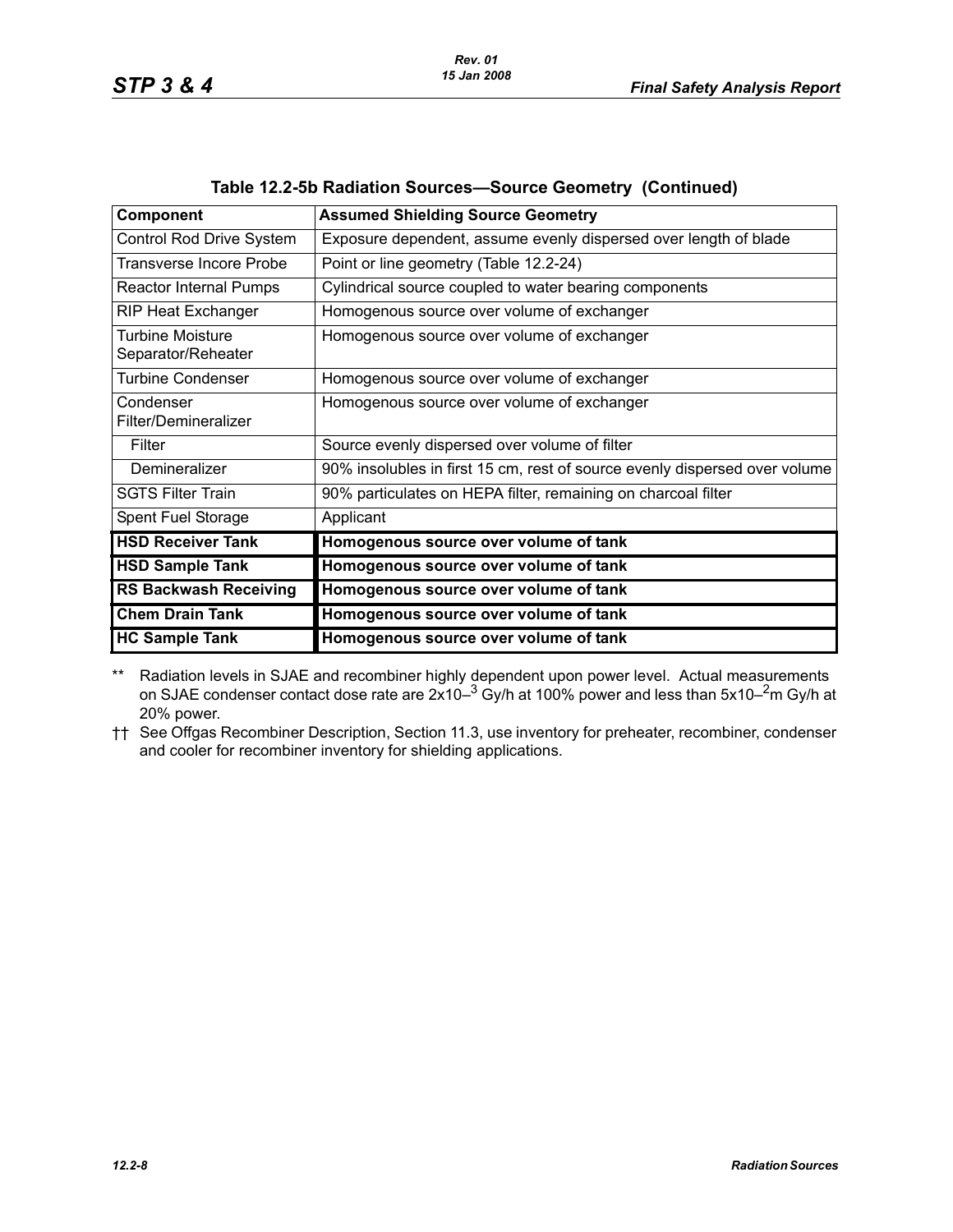| ı<br>יפח וחחר ווחוופוח<br>ווטמו בטווגטנ  |  |
|------------------------------------------|--|
|                                          |  |
|                                          |  |
|                                          |  |
|                                          |  |
|                                          |  |
| $\ddot{\phantom{0}}$<br>$2 - 7 - 7$<br>j |  |

| Component                                                           | <b>Room Dimensions</b> |                  |                         | <b>Wall Thickness in Meters</b> |                       |                       |                       |                             |                       |
|---------------------------------------------------------------------|------------------------|------------------|-------------------------|---------------------------------|-----------------------|-----------------------|-----------------------|-----------------------------|-----------------------|
|                                                                     | Length                 | Width            | Height                  | East                            | West                  | <b>North</b>          | <b>South</b>          | <b>Floor</b>                | <b>Ceiling</b>        |
| <b>RHR Heat Exchanger</b>                                           | 12.6                   | 5.6              | 5.6                     | 0.8                             | 0.6                   | 0.6                   | 0.6                   | Ground                      | 0.8                   |
| <b>RCIC Turbine</b>                                                 | 14.6                   | 7.8              | 5.6                     | 0.8                             | $\overline{2}$        | 0.6                   | 0.6                   | Ground                      | $\overline{0.8}$      |
| <b>CUW Filter Demineralizer</b>                                     | $\overline{2.8}$       | 3                | 7.4                     | 0.8                             | $\mathbf 1$           | $\overline{0.8}$      | 1                     | 0.5                         | <b>Hatch</b>          |
| <b>CUW Regen Heat Exchanger</b>                                     | 7.7                    | 3.6              | 6                       | 1.4                             | 1.4                   | $\mathbf{1}$          | 1.4                   | 0.8                         | 0.5                   |
| <b>CUW Non-Regen Heat</b><br>Exchanger                              | 7.4                    | 4.4              | 5.6                     |                                 |                       | $\mathbf{1}$          | $1^{\dagger}$         | Ground                      | 0.8                   |
| <b>LCW Collector Tank (4 Tanks)</b>                                 | <b>1916</b>            | 715              | 13                      | 7.20.6                          | 0.80.6                | 0.80.9                | 7.20.9                | Ground                      | 0.8                   |
| LCW Filter/Demin Skid ***                                           | 16.4                   | 40.6             | $\overline{\mathbf{e}}$ | $\overline{\theta.8}$           | $\overline{\theta.8}$ | $\overline{\theta.8}$ | $\overline{\theta.8}$ | $\overline{\theta.8}$       | $\overline{\theta.8}$ |
| <del>LCW Demineralizer<sup>1</sup>HCW</del><br>Filter/Demin Skid*** | $\frac{49.6}{ }$       | 10.6             | 8                       | $\overline{\theta.8}$           | $\overline{\theta.8}$ | $\overline{\theta.8}$ | $\overline{\theta.8}$ | $\overline{\theta.8}$       | $\overline{6.9}$      |
| <b>LCW Sample Tank (2 Tanks)</b>                                    | 197.4                  | $\frac{4015}{ }$ | 13                      | 7.20.6                          | 0.80.6                | 1.2                   | 0.80.6                | Ground                      | 0.8                   |
| <b>HCW Collector Tank (3 Tanks-</b><br>L-Shape Room)                | 916                    | 71.215           | $\frac{5.413}{5.413}$   | 0.80.9                          | 0.80.6                | 0.80.9                | 7.20.9                | Ground                      | $\overline{0.8}$      |
| <del>HCW Demineralizer<sup>≢</sup></del>                            | 49.6                   | 10.6             | 8                       | $\overline{\theta.8}$           | $\overline{\theta.8}$ | $\overline{\theta.8}$ | $\overline{\theta.8}$ | $\overline{\theta \cdot 8}$ | $\overline{\theta.8}$ |
| Offgas                                                              | 9.1                    | 11               | 16                      | 1                               | $\mathbf{1}$          | $\overline{1}$        | 1                     | 2.5                         | 1                     |
| Steam Jet Air Ejector<br>and Recombiner Room                        | 9.1                    | 14.2             | $\overline{7}$          | 1                               |                       | 1                     | 1                     |                             |                       |
| <b>CUW Backwash Receiving</b><br><b>Tank</b>                        | 6.6                    | 7.4              | 5.6                     | 1                               | 0.8                   | 0.8                   | $\mathbf 1$           | Ground                      | 0.8                   |
| CF Backwash Receiving Tank                                          | 5                      | 5                | 25                      | 1                               |                       | 1                     | 1                     | 2.5                         | <b>Hatch</b>          |
| Phase Separator (2 Tanks-2<br>Rooms)                                | $\frac{465.4}{5}$      | 8.48.6           | 4.613                   | 0.81.2                          | 0.81.2                | 0.80.6                | 1.2                   | 0.8Ground                   | 0.8                   |
| Spent Resin Storage Tank                                            | 6.4                    | 6.4              | 4.6                     | 0.8                             | 0.8                   | 0.8                   | 0.8                   | 0.8                         | 0.8                   |
| <b>Concentrated Waste Tank</b>                                      | 4.6                    | $\overline{5}$   | 5.4                     | $\overline{\theta}$ .8          | 0.8                   | 4.2                   | 0.8                   | Ground                      | 0.8                   |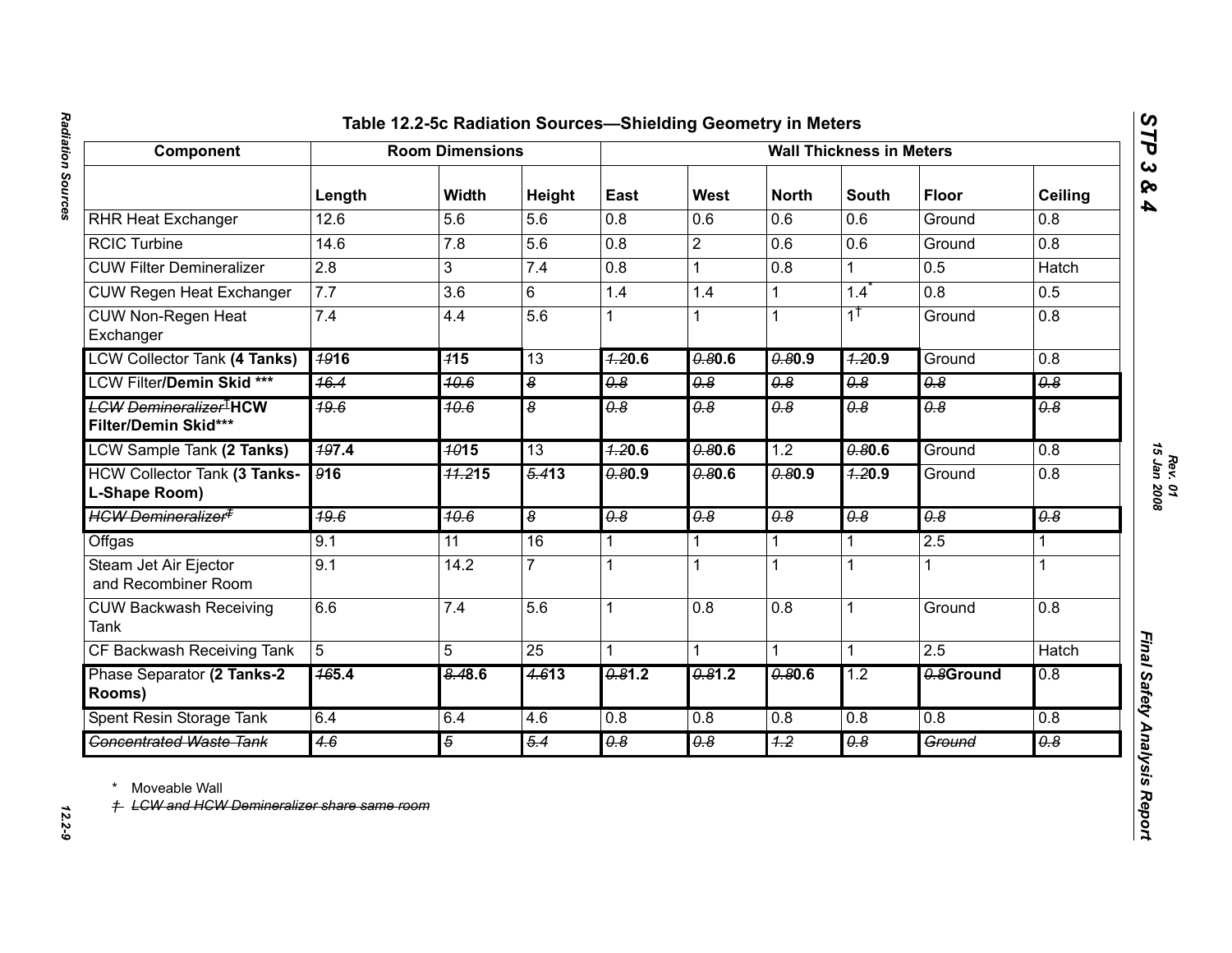| Table 12.2-5c Radiation Sources-Shielding Geometry in Meters (Continued |  |
|-------------------------------------------------------------------------|--|
|-------------------------------------------------------------------------|--|

| Component                               | <b>Room Dimensions</b> |                  |                  | <b>Wall Thickness in Meters</b> |                                  |                             |                                  |                                  |                                  |
|-----------------------------------------|------------------------|------------------|------------------|---------------------------------|----------------------------------|-----------------------------|----------------------------------|----------------------------------|----------------------------------|
|                                         | Length                 | <b>Width</b>     | Height           | East                            | West                             | <b>North</b>                | <b>South</b>                     | <b>Floor</b>                     | Ceiling                          |
| Sol Dryer Feed Tank                     | 9.4                    | 7.2              | 6.2              | 0.8                             | $\overline{\theta.8}$            | 0.8                         | $\overline{\theta.8}$            | $\overline{\theta.8}$            | $\overline{\theta.8}$            |
| So Dryer (outlet) <sup>‡</sup>          | $\overline{9.2}$       | $\overline{5.2}$ | œ                | 0.8                             | $\overline{\theta \cdot \theta}$ | $\theta$ .8                 | $\overline{\theta \cdot \theta}$ | $\overline{\theta \cdot \theta}$ | $\overline{\theta.8}$            |
| Sol Peletizer                           | 9.2                    | 5.2              | 6.8              | 0.8                             | 0.8                              | 0.8                         | $\overline{0.8}$                 | 0.8                              | 0.8                              |
| Sol Mist Separator (steam) <sup>+</sup> | 9.2                    | 5.2              | $\boldsymbol{8}$ | 0.8                             | 0.8                              | $\overline{\theta \cdot 8}$ | 0.8                              | 0.8                              | 0.8                              |
| Sol Condenser                           | $\overline{4.2}$       | 7.2              | 6.2              | $\theta$ . $\theta$             | $\overline{\theta \cdot \theta}$ | $\overline{\theta.8}$       | $\overline{\theta \cdot \theta}$ | $\overline{\theta.8}$            | $\overline{\theta \cdot \theta}$ |
| Sol Drum                                | 3.2                    | $\overline{3}$   | œ                | 0.8                             | 0.8                              | 0.8                         | 0.8                              | 0.8                              | 0.8                              |
| <b>FPC Filter Demineralizer</b>         | 3.2                    | $\overline{3.2}$ | 7.4              | 0.8                             | 1.                               | $\overline{0.8}$            | $\overline{0.8}$                 | 0.5                              | <b>Hatch</b>                     |
| Suppression Pool Cleanup Sys            | 3.2                    | 3.2              | 7.4              | 0.5                             | 0.8                              | 0.8                         | 0.8                              | 0.5                              | Hatch                            |
| Control Rod Drive System*               | 7.6                    | 33.4             | 5.8              | 0.6                             | 0.6                              | 0.6                         | 0.6                              | $\overline{0.8}$                 | $\overline{0.6}$                 |
| <b>Transverse Incore Probe</b>          | 4                      | 7.3              | 2.7              |                                 |                                  | $\mathbf{1}$                |                                  | Mezz                             | 0.6                              |
| Reactor Internal Pumps**                | 8.2                    | 8.5              | 5.8              | 0.6                             | 0.6                              | 0.6                         | 0.6                              | 0.8                              | 0.6                              |
| RIP Heat Exchanger                      | Primary<br>Containment |                  |                  |                                 |                                  |                             |                                  |                                  |                                  |
| <b>Turbine Moisture Sep/Reheater</b>    | 12.4                   | 47.6             | 8.5              | $\mathbf{1}$                    | $\mathbf{1}$                     | $\mathbf{1}$                | $\mathbf{1}$                     | $\mathbf{1}$                     | 1                                |
| <b>Turbine Condenser</b>                | 14.2                   | 36               | $\overline{25}$  | 3.5                             | 2.5                              | $\mathbf{1}$                |                                  | 2.5                              | Turbine                          |
| <b>Condenser Filter</b>                 | 5                      | 21.1             | 8                | $2.5^{\dagger}$                 | 1                                | 1                           | 1                                | $\mathbf 1$                      | <b>Hatch</b>                     |
| <b>Condenser Demineralizer</b>          | 9.8                    | 17.3             | 9                | 1                               | 1                                | $\mathbf{1}$                | 1.6                              | $\mathbf{1}$                     | $\mathbf{1}$                     |
| <b>SGTS Filter Train</b>                | 14.4                   | 5                | 8.2              | 0.2                             | 0.5                              | 0.2                         | 0.2                              | $\overline{2}$                   | $\overline{0.6}$                 |
| Spent Fuel Storage                      | 9.4                    | 14               | 4.1              | $\overline{2}$                  | $\overline{2}$                   | $\overline{2}$              | $\overline{2}$                   | $\overline{2}$                   | $7.4***$                         |
| <b>HSD Receiver Tank</b>                | 7.7                    | 7.2              | 6.2              | 0.6                             | 0.6                              | 0.6                         | 0.9                              | <b>Ground</b>                    | 0.6                              |
| <b>HSD Sample Tank</b>                  | 7.7                    | 7.2              | 6.2              | 0.6                             | 0.6                              | 0.6                         | 0.9                              | 0.6                              | 0.8                              |
| <b>RS Backwash Receiving</b>            | 5.6                    | 8.3              | 13               | 0.6                             | 1.2                              | 0.6                         | 1.2                              | <b>Ground</b>                    | 0.8                              |
| <b>Chem Drain Collector Tank</b>        | 4.4                    | 3.7              | 3.1              | 0.6                             | 0.6                              | 0.6                         | 0.6                              | 0.6                              | 0.6                              |

*STP 3 & 4*

**Radiation Sources** *Radiation Sources*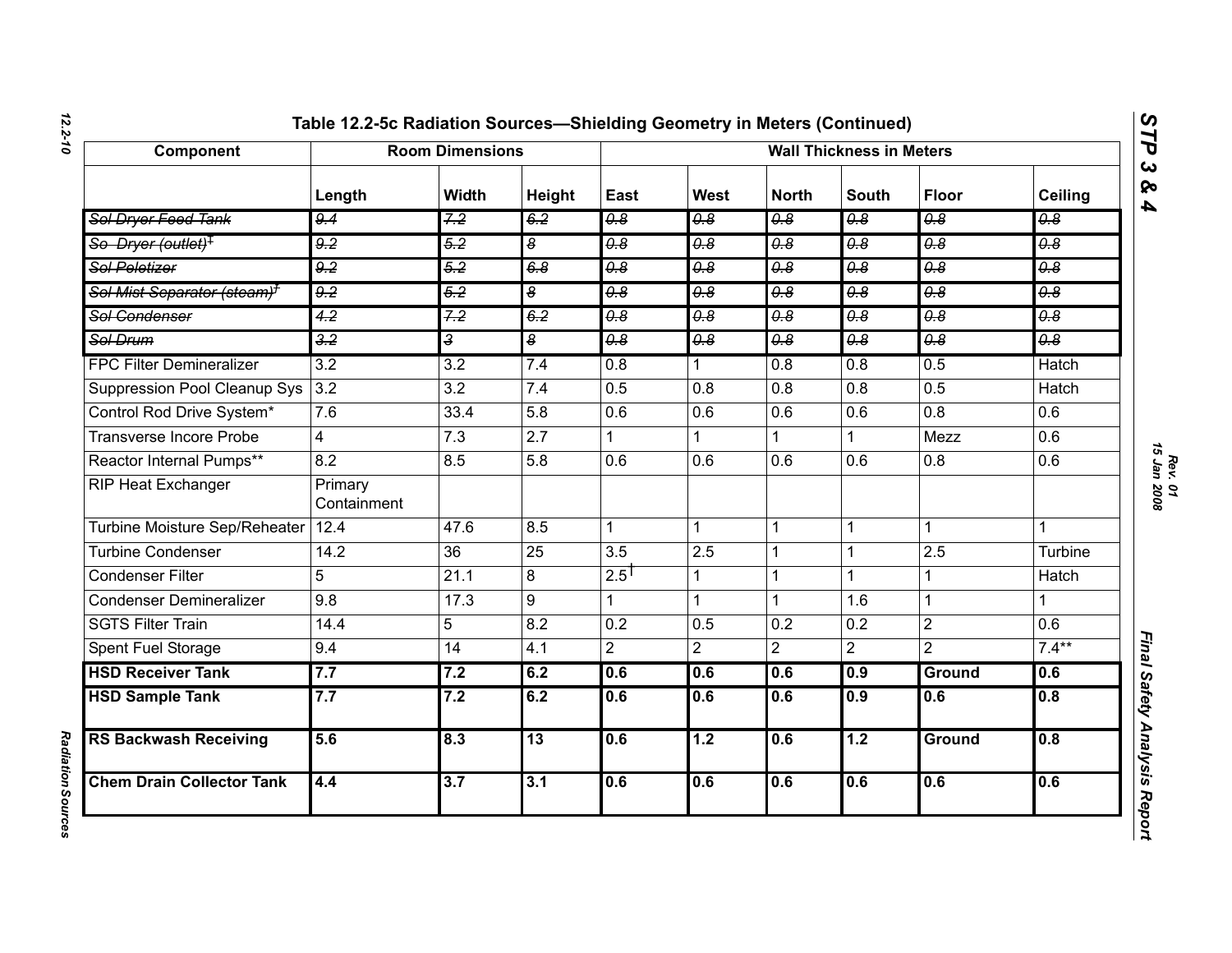| <b>HC Sample Tank (2 Tanks)</b><br><b>Spent Resin Storage Tank</b><br><b>Tank A</b><br><b>Tank B</b> | Length<br>15<br>5.2 | Width<br>7.7 | Height<br>$\overline{13}$ | East<br>0.9 | West<br>0.6 | <b>North</b><br>1.2 | <b>South</b><br>0.6 | <b>Floor</b><br>Ground | Ceiling<br>0.8 |
|------------------------------------------------------------------------------------------------------|---------------------|--------------|---------------------------|-------------|-------------|---------------------|---------------------|------------------------|----------------|
|                                                                                                      |                     |              |                           |             |             |                     |                     |                        |                |
|                                                                                                      |                     |              |                           |             |             |                     |                     |                        |                |
|                                                                                                      |                     |              |                           |             |             |                     |                     |                        |                |
|                                                                                                      |                     | 6.4          | 10.1                      | 0.9         | 0.9         | 0.9                 | 0.9                 | <b>Ground</b>          | 0.6            |
|                                                                                                      | 5.2                 | 5.2          | 10.1                      | 0.9         | 0.9         | 1.2                 | 0.9                 | <b>Ground</b>          | 0.6            |
|                                                                                                      |                     |              |                           |             |             |                     |                     |                        |                |

*STP 3 & 4*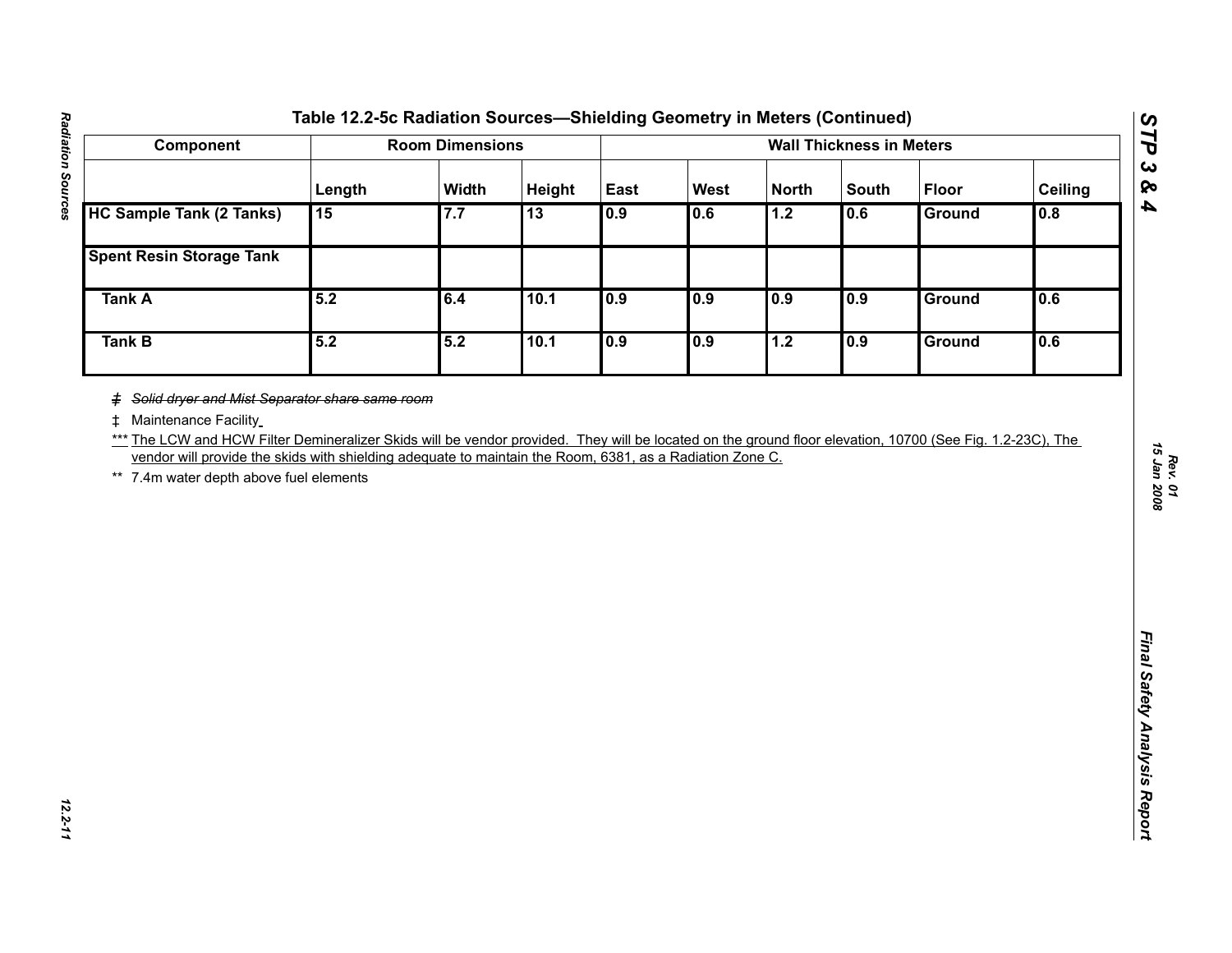| Source volume=   |                 | 3.7 $m3$       |                        |                |                          |                   |                 |  |
|------------------|-----------------|----------------|------------------------|----------------|--------------------------|-------------------|-----------------|--|
| <b>Total MBq</b> |                 | 1.94E+08       |                        |                |                          |                   |                 |  |
|                  |                 |                | <b>Soluble fission</b> |                | <b>Insoluble fission</b> | <b>Activation</b> |                 |  |
|                  | <b>Halogens</b> |                | <b>Products</b>        |                | <b>Products</b>          |                   | <b>Products</b> |  |
| <b>Isotope</b>   | <b>MBq</b>      | <b>Isotope</b> | <b>MBq</b>             | <b>Isotope</b> | <b>MBq</b>               | <b>Isotope</b>    | <b>MBq</b>      |  |
| $I - 131$        | $2.41E+07$      | <b>Rb-89</b>   | $2.82E + 04$           | $Y-91$         | $3.66E + 05$             | <b>Na-24</b>      | $5.01E + 06$    |  |
| $I - 132$        | 3.06E+06        | <b>Sr-89</b>   | $9.40E + 05$           | $Y-92$         | 7.37E+05                 | P-32              | 1.32E+06        |  |
| $I - 133$        | 2.20E+07        | <b>Sr-90</b>   | 7.27E+04               | $Y-93$         | 1.36E+06                 | $Cr-51$           | 4.99E+07        |  |
| $I - 134$        | $2.01E + 06$    | $Y-90$         | 7.27E+04               | $Zr-95$        | 7.41E+04                 | <b>Mn-54</b>      | 7.12E+05        |  |
| $I - 135$        | $9.52E + 06$    | <b>Sr-91</b>   | $1.27E + 06$           | <b>Nb-95</b>   | 7.41E+04                 | <b>Mn-56</b>      | 4.44E+06        |  |
|                  |                 | <b>Sr-92</b>   | 9.76E+05               | <b>Ru-103</b>  | 1.73E+05                 | Co-58             | 1.87E+06        |  |
|                  |                 | <b>Mo-99</b>   | 4.05E+06               | <b>Rh-103m</b> | 1.73E+05                 | $Co-60$           | 4.10E+06        |  |
|                  |                 | <b>Tc-99m</b>  | 4.05E+06               | <b>Ru-106</b>  | $3.11E + 04$             | Fe-55             | 5.41E+06        |  |
|                  |                 | Te-129m        | 3.36E+05               | <b>Rh-106</b>  | 3.11E+04                 | Fe-59             | 2.73E+05        |  |
|                  |                 | Te-131m        | $9.27E + 04$           | La-140         | $2.51E + 06$             | <b>Ni-63</b>      | 1.03E+07        |  |
|                  |                 | Te-132         | $2.37E + 05$           | Ce-141         | 2.58E+05                 | <b>Cu-64</b>      | $1.22E + 07$    |  |
|                  |                 | <b>Cs-134</b>  | $1.54E + 05$           | Ce-144         | 3.09E+04                 | $Zn-65$           | 2.00E+06        |  |
|                  |                 | <b>Cs-136</b>  | 6.44E+04               | Pr-143         | 3.09E+04                 | Ag-110m           | 1.00E+04        |  |
|                  |                 | <b>Cs-137</b>  | 4.23E+05               |                |                          | W-187             | 2.28E+05        |  |
|                  |                 | <b>Cs-138</b>  | $2.07E + 05$           |                |                          |                   |                 |  |
|                  |                 | <b>Ba-140</b>  | 2.51E+06               |                |                          |                   |                 |  |
|                  |                 | <b>Np-239</b>  | 1.44E+07               |                |                          |                   |                 |  |
| <b>Total</b>     | 6.06E+07        | <b>Total</b>   | 2.98E+07               | <b>Total</b>   | 5.85E+06                 | <b>Total</b>      | 9.77E+07        |  |

## **Table 12.2-9 CUW Filter Demineralizer**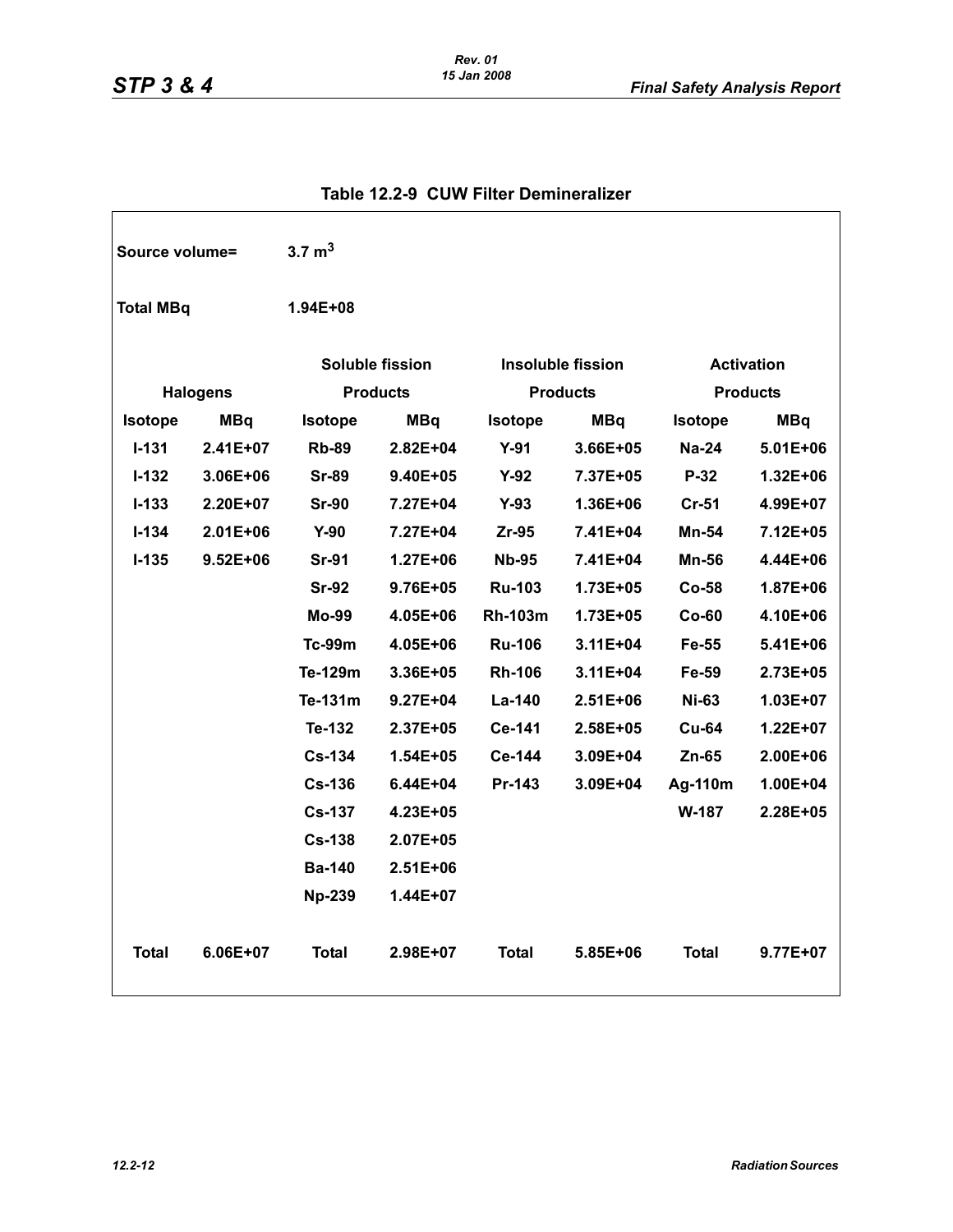|                     | Source volume = $140 \text{ m}^3$ |                |                        |                |                          |                |                   |
|---------------------|-----------------------------------|----------------|------------------------|----------------|--------------------------|----------------|-------------------|
| Total MBq: 7.40E+05 |                                   |                |                        |                |                          |                |                   |
|                     | <b>Halogens</b>                   |                | <b>Soluble Fission</b> |                | <b>Insoluble Fission</b> |                | <b>Activation</b> |
|                     |                                   |                | <b>Products</b>        |                | <b>Products</b>          |                | <b>Products</b>   |
| <b>Isotope</b>      | <b>MBq</b>                        | <b>Isotope</b> | <b>MBq</b>             |                | <b>MBq</b>               |                |                   |
|                     |                                   |                |                        | <b>Isotope</b> |                          | <b>Isotope</b> | <b>MBq</b>        |
| $I - 131$           | 2.03E+04                          | <b>Rb-89</b>   | $9.42E + 01$           | $Y-91$         | 2.97E+04                 | <b>Na-24</b>   | 1.29E+04          |
| $I-132$             | 8.06E+03                          | <b>Sr-89</b>   | $2.11E + 03$           | $Y-92$         | 2.32E+03                 | P-32           | 2.65E+03          |
| $I - 133$           | 5.54E+04                          | <b>Sr-90</b>   | 2.67E+02               | $Y-93$         | 2.72E+04                 | <b>Cr-51</b>   | $1.04E + 05$      |
| $I - 134$           | 5.28E+03                          | $Y-90$         | 2.67E+02               | $Zr-95$        | 6.03E+03                 | Mn-54          | $2.21E + 03$      |
| $I-135$             | 2.50E+04                          | <b>Sr-91</b>   | 3.33E+03               | <b>Nb-95</b>   | 6.03E+03                 | <b>Mn-56</b>   | $1.17E + 04$      |
|                     |                                   | <b>Sr-92</b>   | 2.57E+03               | <b>Ru-103</b>  | 1.38E+04                 | $Co-58$        | 4.43E+03          |
|                     |                                   | Mo-99          | 8.86E+03               | <b>Rh-103m</b> | 1.38E+04                 | $Co-60$        | 1.47E+04          |
|                     |                                   | <b>Tc-99m</b>  | 8.86E+03               | <b>Ru-106</b>  | 2.69E+03                 | Fe-55          | 1.09E+04          |
|                     |                                   | Te-129m        | 7.13E+02               | <b>Rh-106</b>  | 2.69E+03                 | Fe-59          | $6.02E + 02$      |
|                     |                                   | Te-131m        | 2.25E+02               | La-140         | 1.89E+05                 | <b>Ni-63</b>   | 3.79E+04          |
|                     |                                   | Te-132         | 5.09E+02               | Ce-141         | 2.04E+04                 | <b>Cu-64</b>   | 3.17E+04          |
|                     |                                   | <b>Cs-134</b>  | 4.00E+02               | Ce-144         | 2.66E+03                 | $Zn-65$        | 6.00E+03          |
|                     |                                   | <b>Cs-136</b>  | 1.35E+02               | Pr-143         | 2.66E+03                 | Ag-110m        | $3.01E + 01$      |
|                     |                                   | <b>Cs-137</b>  | $1.22E + 03$           |                |                          | W-187          | 5.66E+02          |
|                     |                                   | <b>Cs-138</b>  | 5.46E+02               |                |                          |                |                   |
|                     |                                   | <b>Ba-140</b>  | 5.04E+03               |                |                          |                |                   |
|                     |                                   | <b>Np-239</b>  | 3.20E+04               |                |                          |                |                   |
| <b>Total</b>        | 1.14E+05                          | <b>Total</b>   | 6.72E+04               | <b>Total</b>   | 3.19E+05                 | <b>Total</b>   | 2.40E+05          |

# **Table 12.2-13a Liquid Radwaste Component Inventories-LCW Collector Tank**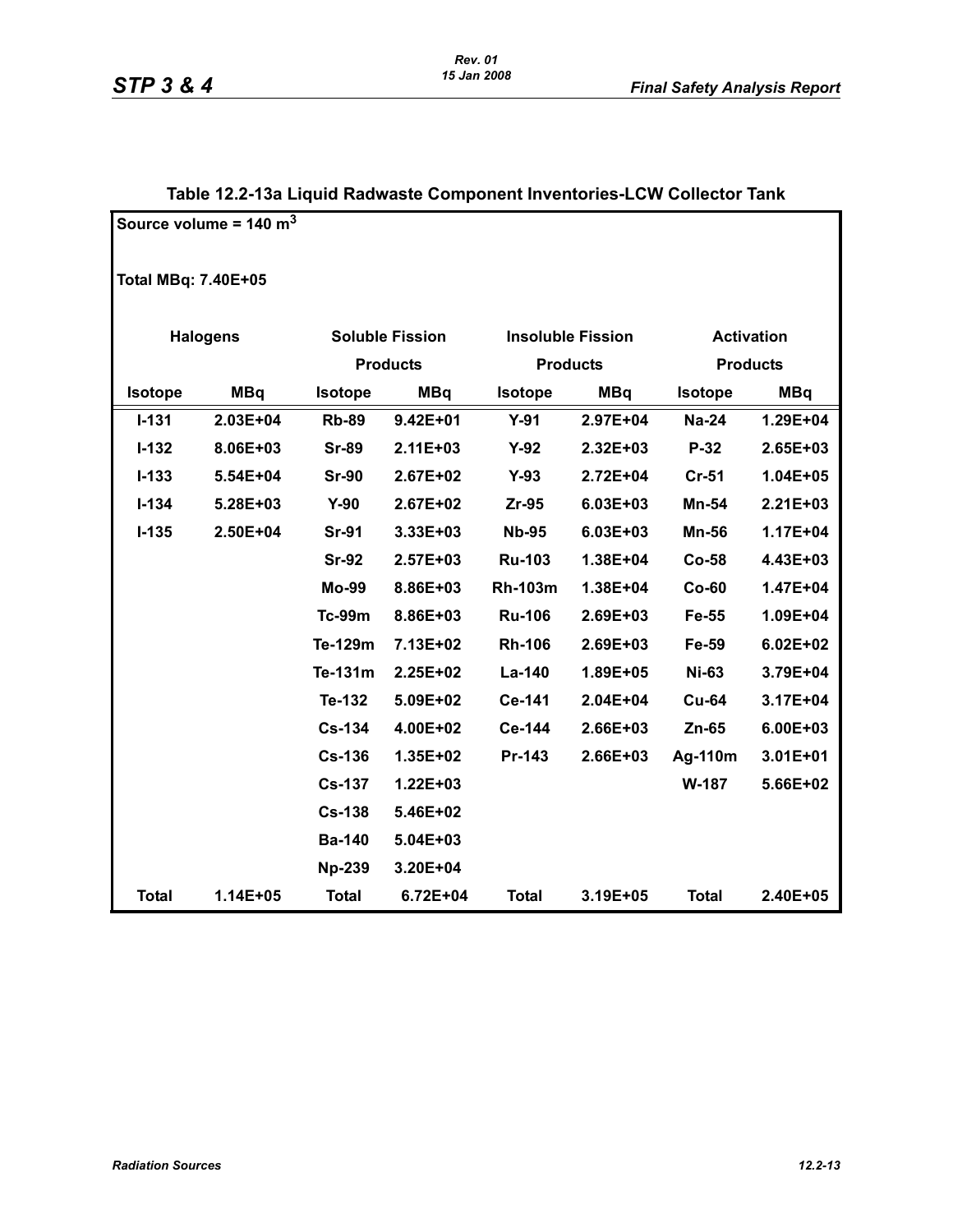**Table 12.2-13b** *Liquid Radwaste Component Inventories-LCW Filter* **Not Used**

## **Table 12.2-13c** *Liquid Radwaste Component Inventories-LCW Demineralizer* **Not Used**

| Source volume = $140 \text{ m}^3$ |                 |                |                        |                          |              |              |                   |  |  |  |
|-----------------------------------|-----------------|----------------|------------------------|--------------------------|--------------|--------------|-------------------|--|--|--|
| <b>Total MBq: 4.12E+6</b>         |                 |                |                        |                          |              |              |                   |  |  |  |
|                                   | <b>Halogens</b> |                | <b>Soluble Fission</b> | <b>Insoluble Fission</b> |              |              | <b>Activation</b> |  |  |  |
|                                   |                 |                | <b>Products</b>        | <b>Products</b>          |              |              | <b>Products</b>   |  |  |  |
| Isotope                           | <b>MBq</b>      | <b>Isotope</b> | <b>MBq</b>             | <b>Isotope</b>           | <b>MBq</b>   | Isotope      | <b>MBq</b>        |  |  |  |
| $I - 131$                         | $1.82E + 01$    | <b>Rb-89</b>   | 5.63E-03               | $Y-91$                   | 2.92E+01     | <b>Na-24</b> | 4.30E+00          |  |  |  |
| $I-132$                           | 4.35E-01        | <b>Sr-89</b>   | 2.07E+00               | $Y-92$                   | 1.94E-01     | $P-32$       | 2.49E+00          |  |  |  |
| $I - 133$                         | 2.37E+01        | <b>Sr-90</b>   | 2.67E-01               | $Y-93$                   | 6.43E+00     | <b>Cr-51</b> | 1.01E+02          |  |  |  |
| $I - 134$                         | 1.09E-01        | $Y-90$         | 2.67E-01               | $Zr-95$                  | 5.95E+00     | Mn-54        | 2.20E+00          |  |  |  |
| $I-135$                           | 3.90E+00        | <b>Sr-91</b>   | 7.37E-01               | <b>Nb-95</b>             | 5.95E+00     | <b>Mn-56</b> | 7.12E-01          |  |  |  |
|                                   |                 | <b>Sr-92</b>   | 1.64E-01               | <b>Ru-103</b>            | 1.35E+01     | Co-58        | 4.37E+00          |  |  |  |
|                                   |                 | <b>Mo-99</b>   | $6.54E + 00$           | <b>Rh-103m</b>           | 1.35E+01     | $Co-60$      | 1.47E+01          |  |  |  |
|                                   |                 | <b>Tc-99m</b>  | 6.54E+00               | <b>Ru-106</b>            | 2.68E+00     | Fe-55        | 9.91E+00          |  |  |  |
|                                   |                 | Te-129m        | 6.95E-01               | <b>Rh-106</b>            | 2.68E+00     | Fe-59        | 5.90E-01          |  |  |  |
|                                   |                 | Te-131m        | 1.20E-01               | La-140                   | 1.76E+02     | <b>Ni-63</b> | 3.79E+01          |  |  |  |
|                                   |                 | Te-132         | 3.93E-01               | Ce-141                   | 1.99E+01     | <b>Cu-64</b> | $9.22E + 00$      |  |  |  |
|                                   |                 | <b>Cs-134</b>  | 3.99E+00               | Ce-144                   | 2.65E+00     | $Zn-65$      | 5.98E+00          |  |  |  |
|                                   |                 | <b>Cs-136</b>  | 1.26E+00               | Pr-143                   | 2.65E+00     | Ag-110m      | 3.00E-02          |  |  |  |
|                                   |                 | <b>Cs-137</b>  | 1.22E+01               |                          |              | W-187        | 2.65E-01          |  |  |  |
|                                   |                 | <b>Cs-138</b>  | 6.92E-02               |                          |              |              |                   |  |  |  |
|                                   |                 | <b>Ba-140</b>  | 4.71E+00               |                          |              |              |                   |  |  |  |
|                                   |                 | <b>Np-239</b>  | 2.25E+01               |                          |              |              |                   |  |  |  |
| <b>Total</b>                      | 4.63E+01        | <b>Total</b>   | 6.25E+01               | <b>Total</b>             | $2.82E + 02$ | <b>Total</b> | 1.93E+02          |  |  |  |

**Table 12.2-13d Liquid Radwaste Component Inventories-LCW Sample Tank**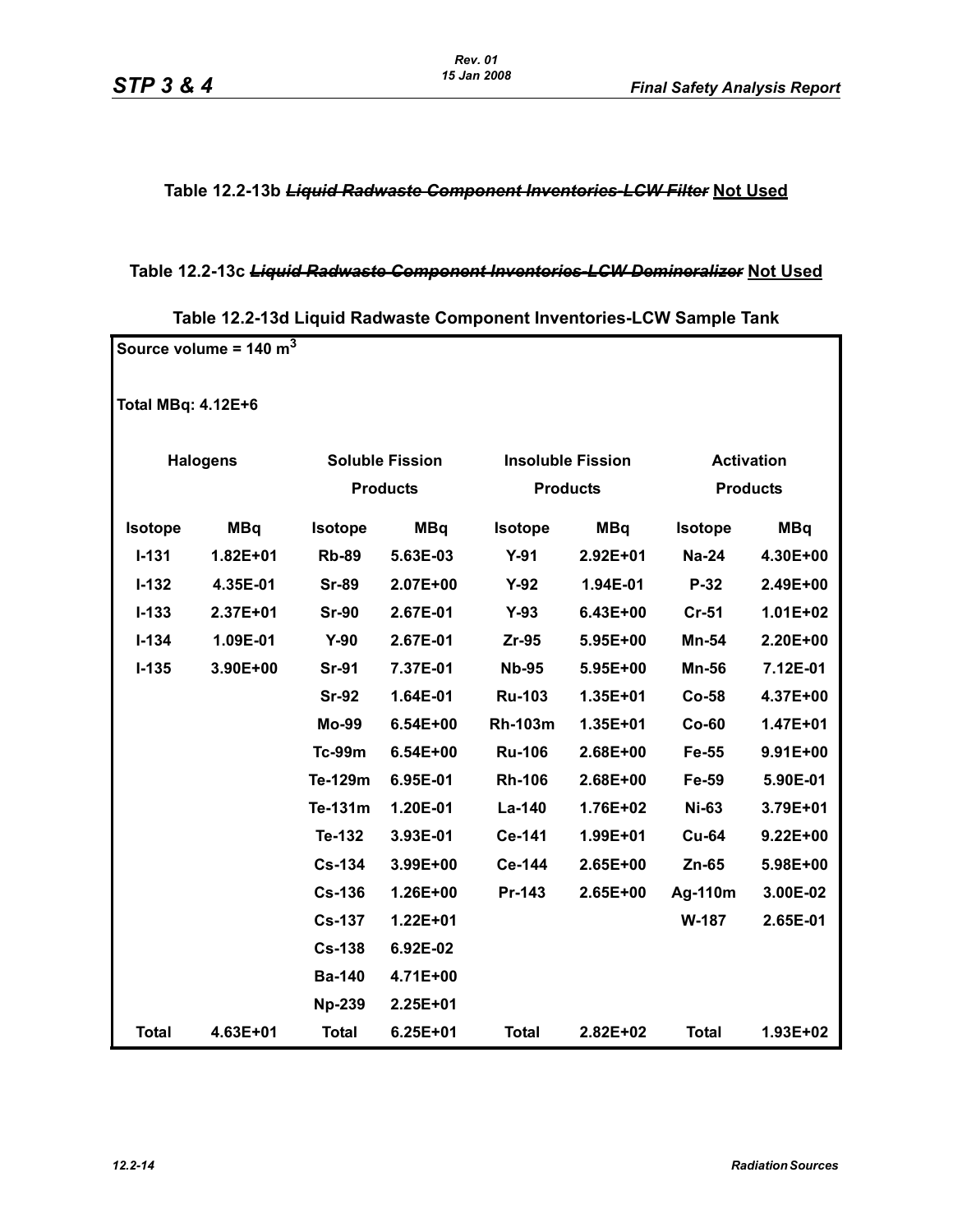## **Table 12.2-13e Liquid Radwaste Component Inventories-HCW Collector Tank**

|                            | Source volume = $140 \text{ m}^3$ |                |                        |                |                          |                   |                 |  |  |  |
|----------------------------|-----------------------------------|----------------|------------------------|----------------|--------------------------|-------------------|-----------------|--|--|--|
| <b>Total MBq: 1.80E+04</b> |                                   |                |                        |                |                          |                   |                 |  |  |  |
|                            | <b>Halogens</b>                   |                | <b>Soluble Fission</b> |                | <b>Insoluble Fission</b> | <b>Activation</b> |                 |  |  |  |
|                            |                                   |                | <b>Products</b>        |                | <b>Products</b>          |                   | <b>Products</b> |  |  |  |
| <b>Isotope</b>             | <b>MBq</b>                        | <b>Isotope</b> | <b>MBq</b>             | <b>Isotope</b> | <b>MBq</b>               | <b>Isotope</b>    | <b>MBq</b>      |  |  |  |
| $I - 131$                  | 4.45E+02                          | <b>Rb-89</b>   | 2.57E+02               | $Y-91$         | 5.51E-01                 | <b>Na-24</b>      | 4.94E+01        |  |  |  |
| $I-132$                    | 9.76E+00                          | <b>Sr-89</b>   | 5.68E+00               | $Y-92$         | 4.05E+02                 | $P-32$            | $6.51E+00$      |  |  |  |
| $I - 133$                  | 2.57E+02                          | <b>Sr-90</b>   | 4.27E+01               | $Y-93$         | 6.59E+02                 | $Cr-51$           | $6.51E+00$      |  |  |  |
| $I - 134$                  | 5.68E+00                          | $Y-90$         | 1.32E-01               | $Zr-95$        | 7.35E+01                 | Mn-54             | 4.04E+01        |  |  |  |
| $I-135$                    | 4.27E+01                          | <b>Sr-91</b>   | 1.87E+02               | <b>Nb-95</b>   | 2.53E+00                 | <b>Mn-56</b>      | 2.19E+02        |  |  |  |
|                            |                                   | <b>Sr-92</b>   | 1.55E+01               | <b>Ru-103</b>  | 7.87E+00                 | <b>Co-58</b>      | 9.38E+03        |  |  |  |
|                            |                                   | <b>Mo-99</b>   | $1.55E + 01$           | <b>Rh-103m</b> | 1.50E+01                 | $Co-60$           | 1.50E+02        |  |  |  |
|                            |                                   | <b>Tc-99m</b>  | 6.96E+00               | <b>Ru-106</b>  | 1.50E+01                 | Fe-55             | $1.41E + 01$    |  |  |  |
|                            |                                   | Te-129m        | 3.13E+00               | <b>Rh-106</b>  | 3.38E+01                 | Fe-59             | 3.79E+02        |  |  |  |
|                            |                                   | Te-131m        | 2.30E+02               | La-140         | 3.38E+01                 | <b>Ni-63</b>      | 8.72E+02        |  |  |  |
|                            |                                   | Te-132         | 2.30E+02               | Ce-141         | 6.56E+00                 | <b>Cu-64</b>      | 7.90E+02        |  |  |  |
|                            |                                   | <b>Cs-134</b>  | 6.46E+01               | Ce-144         | 6.56E+00                 | $Zn-65$           | 5.40E+01        |  |  |  |
|                            |                                   | <b>Cs-136</b>  | 1.75E+00               | Pr-143         | 4.05E+02                 | Ag-110m           | 2.19E+03        |  |  |  |
|                            |                                   | <b>Cs-137</b>  | 1.64E+01               |                |                          | W-187             | 8.47E+01        |  |  |  |
|                            |                                   | <b>Cs-138</b>  | 5.84E+01               |                |                          |                   |                 |  |  |  |
|                            |                                   | <b>Ba-140</b>  | 1.88E+01               |                |                          |                   |                 |  |  |  |
|                            |                                   | <b>Np-239</b>  | $1.62E + 02$           |                |                          |                   |                 |  |  |  |
| <b>Total</b>               | 7.60E+02                          | <b>Total</b>   | 1.32E+03               | <b>Total</b>   | 1.66E+03                 | <b>Total</b>      | 1.42E+04        |  |  |  |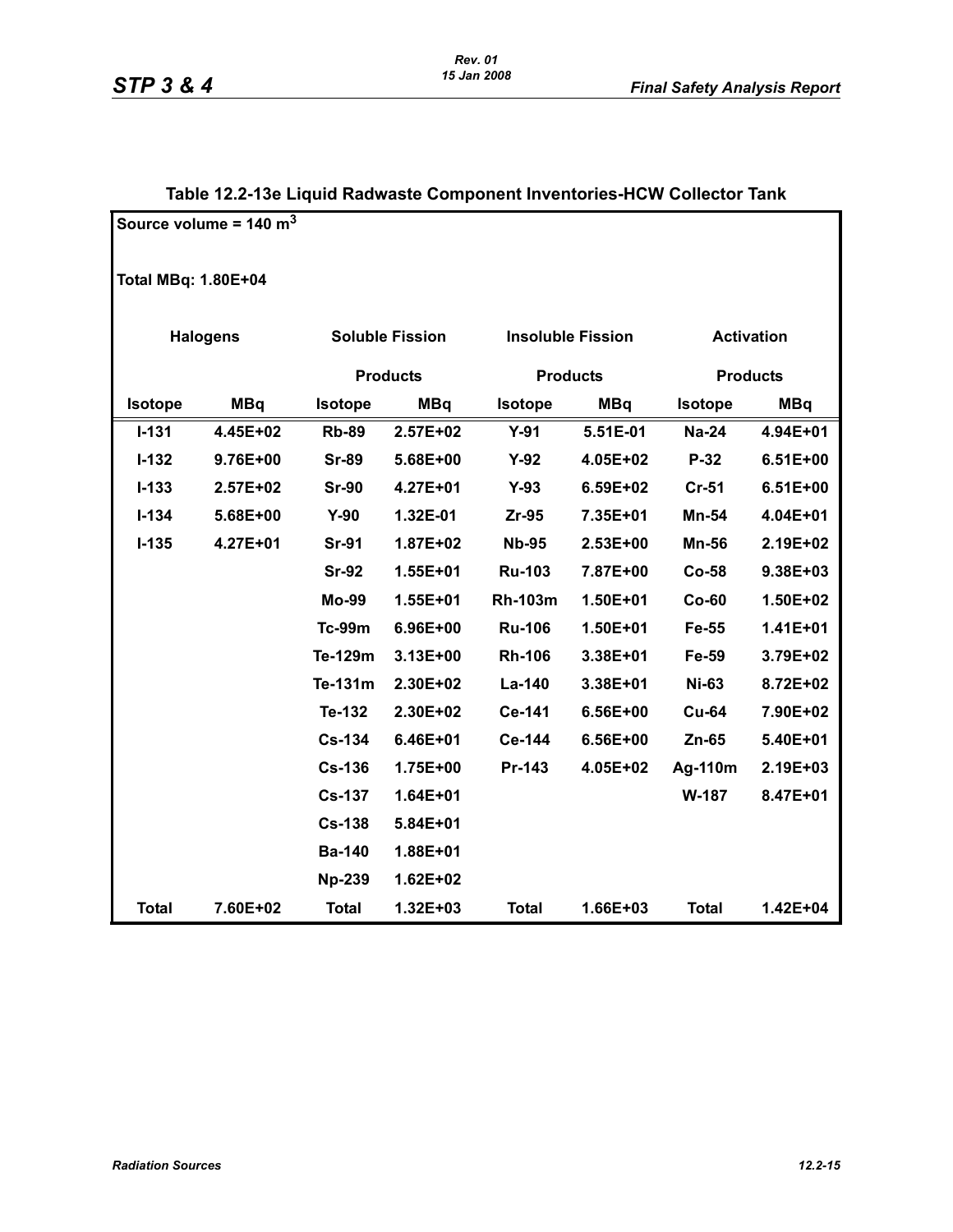#### **Table 12.2-13f** *Liquid Radwaste Component Inventories-HWC Demineralizer* **Not Used**

|                            | Source volume = $140 \text{ m}^3$ |                |                        |                |                          |                |                   |
|----------------------------|-----------------------------------|----------------|------------------------|----------------|--------------------------|----------------|-------------------|
| <b>Total MBq: 1.81E+00</b> |                                   |                |                        |                |                          |                |                   |
|                            | <b>Halogens</b>                   |                | <b>Soluble Fission</b> |                | <b>Insoluble Fission</b> |                | <b>Activation</b> |
|                            |                                   |                | <b>Products</b>        |                | <b>Products</b>          |                | <b>Products</b>   |
| Isotope                    | <b>MBq</b>                        | <b>Isotope</b> | <b>MBq</b>             | <b>Isotope</b> | <b>MBq</b>               | <b>Isotope</b> | <b>MBq</b>        |
| $I - 131$                  | 2.90E-02                          | <b>Rb-89</b>   | 9.29E-07               | $Y-91$         | 6.90E-03                 | <b>Na-24</b>   | 3.38E-04          |
| $I - 132$                  | 1.25E-03                          | <b>Sr-89</b>   | 1.75E-02               | $Y-92$         | 4.99E-06                 | $P-32$         | 1.71E-02          |
| $I - 133$                  | 2.99E-01                          | <b>Sr-90</b>   | 1.55E-03               | $Y-93$         | 4.48E-05                 | $Cr-51$        | 8.22E-01          |
| $I - 134$                  | 2.78E-04                          | $Y-90$         | 1.55E-03               | Zr-95          | 1.42E-03                 | Mn-54          | 1.48E-02          |
| $I-135$                    | 1.57E-02                          | <b>Sr-91</b>   | 3.68E-05               | <b>Nb-95</b>   | 1.42E-03                 | <b>Mn-56</b>   | 2.03E-05          |
|                            |                                   | <b>Sr-92</b>   | 4.74E-06               | <b>Ru-103</b>  | 3.09E-03                 | Co-58          | 3.60E-02          |
|                            |                                   | <b>Mo-99</b>   | 7.92E-03               | <b>Rh-103m</b> | 3.09E-03                 | $Co-60$        | 8.70E-02          |
|                            |                                   | <b>Tc-99m</b>  | 7.92E-03               | <b>Ru-106</b>  | 6.50E-04                 | Fe-55          | 5.47E-02          |
|                            |                                   | Te-129m        | 5.79E-03               | <b>Rh-106</b>  | 6.50E-04                 | Fe-59          | 4.98E-03          |
|                            |                                   | Te-131m        | 2.92E-05               | La-140         | 3.07E-02                 | <b>Ni-63</b>   | 2.19E-01          |
|                            |                                   | Te-132         | 6.41E-04               | Ce-141         | 4.41E-03                 | <b>Cu-64</b>   | 6.05E-04          |
|                            |                                   | <b>Cs-134</b>  | 5.77E-03               | Ce-144         | 6.42E-04                 | $Zn-65$        | 4.14E-02          |
|                            |                                   | <b>Cs-136</b>  | 1.43E-03               | Pr-143         | 6.42E-04                 | Ag-110m        | 2.07E-04          |
|                            |                                   | <b>Cs-137</b>  | 1.62E-02               |                |                          | W-187          | 4.20E-05          |
|                            |                                   | <b>Cs-138</b>  | 1.65E-07               |                |                          |                |                   |
|                            |                                   | <b>Ba-140</b>  | 3.07E-02               |                |                          |                |                   |
|                            |                                   | <b>Np-239</b>  | 1.97E-02               |                |                          |                |                   |
| <b>Total</b>               | 3.45E-01                          | <b>Total</b>   | 1.17E-01               | <b>Total</b>   | 5.36E-02                 | <b>Total</b>   | 1.30E+00          |

## **Table 12.2-13g Liquid Radwaste Component Inventories-HCW Sample Tank**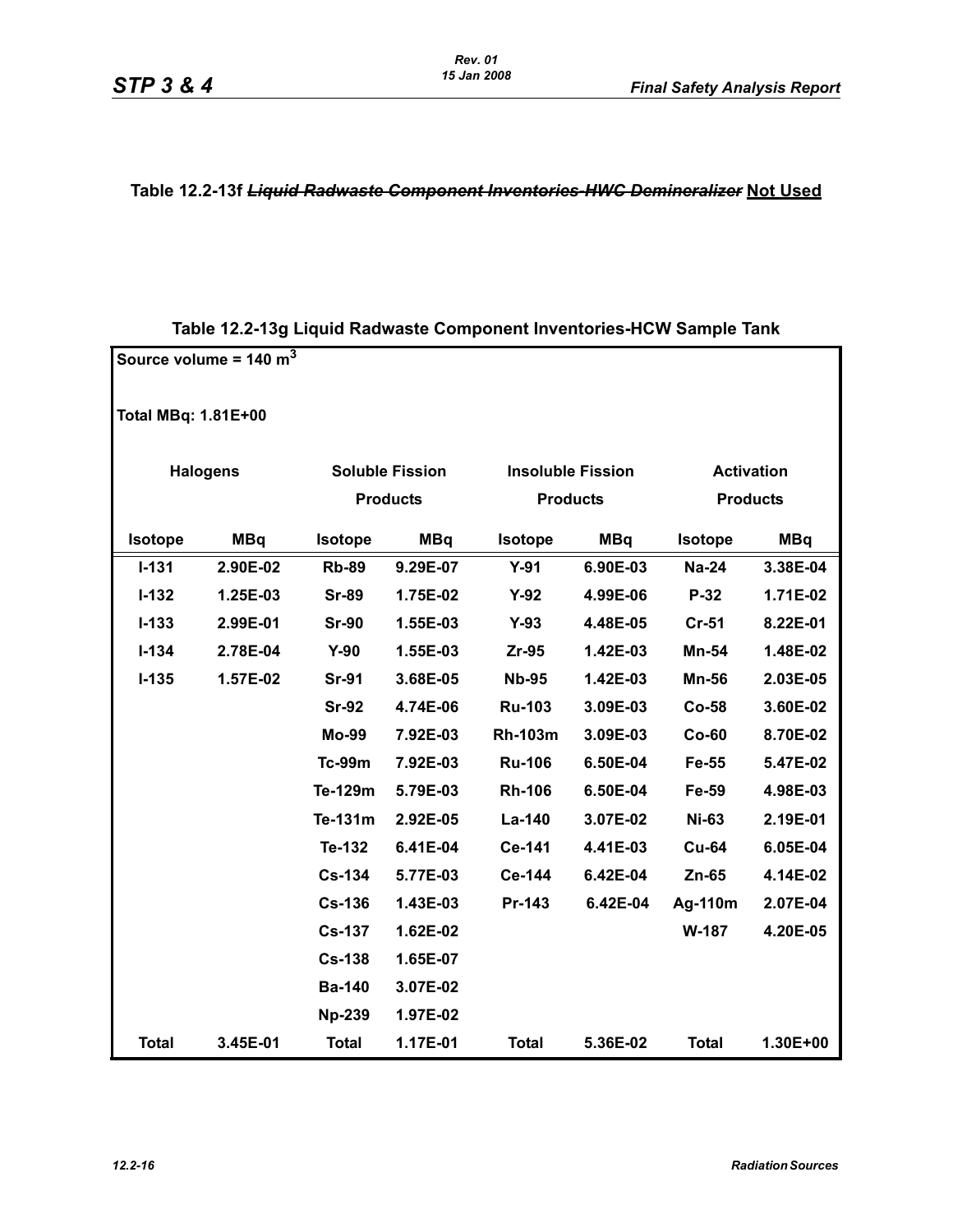| Source volume=   |              | 30.00m <sup>3</sup> |                 |              |                   |          |              |
|------------------|--------------|---------------------|-----------------|--------------|-------------------|----------|--------------|
| <b>Total MBq</b> |              | 1.59E+03            |                 |              |                   |          |              |
|                  |              |                     | Soluble fission |              | Insoluble fission |          | Activation   |
|                  | Halogens     |                     | Products        | Products     |                   | Products |              |
| Isotope          | <b>MBq</b>   | Isotope             | <b>MBq</b>      | Isotope      | <b>MBq</b>        | Isotope  | <b>MBq</b>   |
| $I-131$          | $2.05E+02$   | <b>Rb-89</b>        | 3.32E-01        | $Y-91$       | 2.29E+00          | Na-24    | 4.71E+01     |
| $I - 132$        | $2.13E + 01$ | <b>Sr-89</b>        | 5.92E+00        | $Y-92$       | 5.32E+00          | $P-32$   | 9.75E+00     |
| $I-133$          | 2.25E+02     | <b>Sr-90</b>        | 4.28E-01        | $Y-93$       | $1.17E + 01$      | $Cr-51$  | 3.33E+02     |
| $I-134$          | 1.34E+01     | $Y-90$              | 4.28E-01        | $Zr-95$      | 4.61E-01          | Mn-54    | 4.23E+00     |
| $I-135$          | 7.46E+01     | Sr-91               | $1.07E + 01$    | <b>Nb-95</b> | 4.61E-01          | Mn-56    | $3.12E + 01$ |
|                  |              | <b>Sr-92</b>        | 6.87E+00        | Ru-103       | $1.12E + 00$      | Co-58    | 1.16E+01     |
|                  |              | Mo-99               | 4.55E+01        | Rh-103m      | $1.12E + 00$      | $Co-60$  | 2.41E+01     |
|                  |              | Tc-99m              | 4.55E+01        | Ru-106       | 1.85E-01          | Fe-55    | 4.40E+01     |
|                  |              | Te-129m             | 2.20E+00        | Rh-106       | 1.85E-01          | Fe-59    | $1.74E + 00$ |
|                  |              | Te-131m             | $1.03E + 00$    | La-140       | 1.90E+01          | Ni-63    | $6.04E + 01$ |
|                  |              | Te-132              | 2.59E+00        | Ce-141       | 1.69E+00          | Cu-64    | 1.10E+02     |
|                  |              | Cs-134              | $1.64E + 00$    | Ce-144       | 1.84E-01          | $Zn-65$  | 1.19E+01     |
|                  |              | Cs-136              | 8.76E-01        | Pr-143       | 1.84E-01          | Ag-110m  | 5.96E-02     |
|                  |              | Cs-137              | 4.48E+00        |              |                   | W-187    | 2.41E+00     |
|                  |              | Cs-138              | 1.37E+00        |              |                   |          |              |
|                  |              | Ba-140              | 1.90E+01        |              |                   |          |              |
|                  |              | Np-239              | 1.64E+02        |              |                   |          |              |
| Total            | 5.39E+02     | Total               | $3.13E + 02$    | Total        | 4.39E+01          | Total    | 6.91E+02     |

## **Table 12.2-13h Liquid Radwaste Component Inventories-HSD Receiver Tank**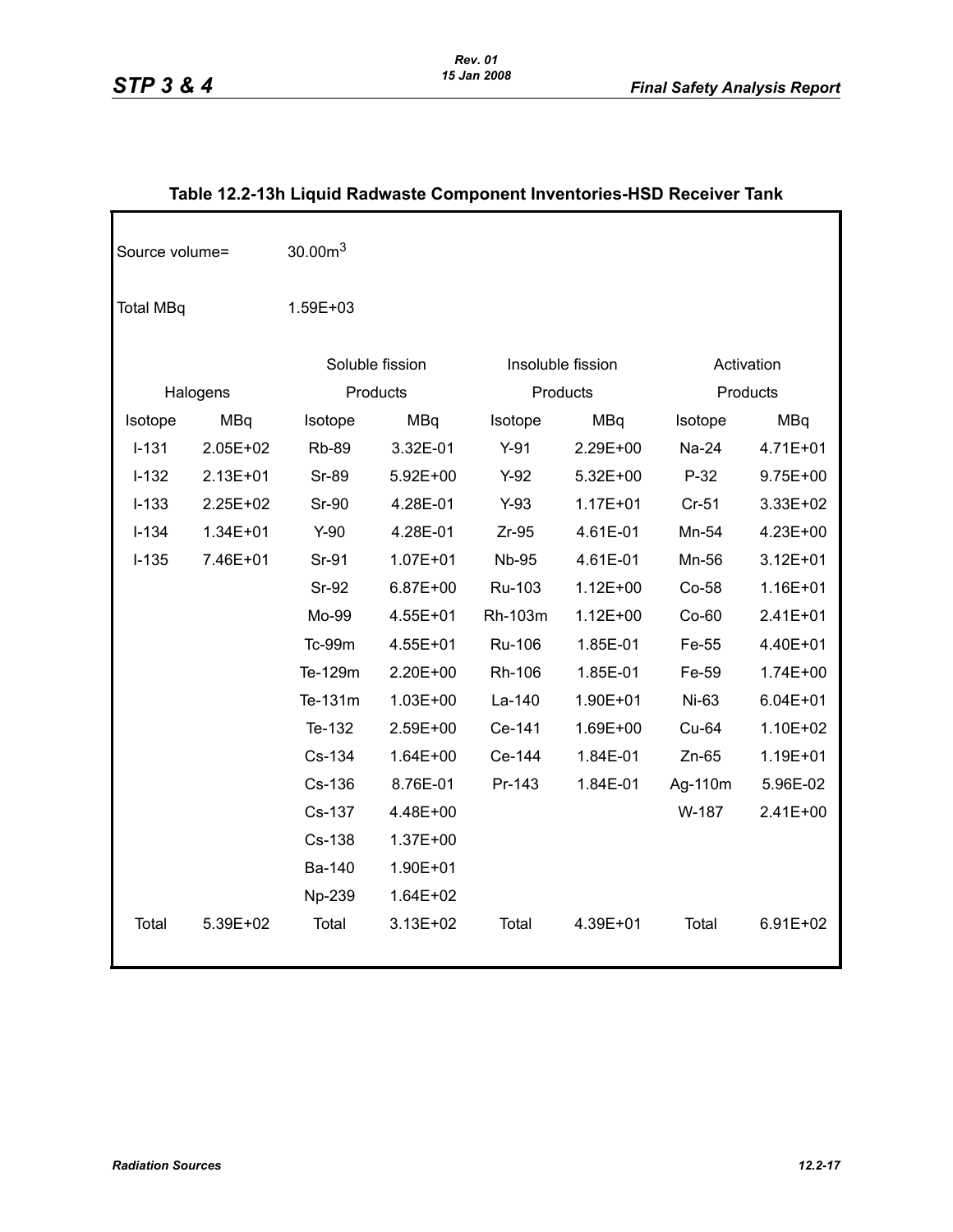| Source volume=   |              | 50 <sup>m3</sup> |                 |              |                   |              |              |  |
|------------------|--------------|------------------|-----------------|--------------|-------------------|--------------|--------------|--|
| <b>Total MBq</b> |              | $1.94E + 08$     |                 |              |                   |              |              |  |
|                  | Halogens     |                  | Soluble fission |              | Insoluble fission |              | Activation   |  |
|                  |              |                  | Products        |              | Products          |              | Products     |  |
| Isotope          | <b>MBq</b>   | Isotope          | <b>MBq</b>      | Isotope      | <b>MBq</b>        | Isotope      | MBq          |  |
| $I - 131$        | $2.41E+07$   | <b>Rb-89</b>     | $2.82E + 04$    | $Y-91$       | 3.66E+05          | <b>Na-24</b> | $5.01E + 06$ |  |
| $I-132$          | 3.06E+06     | <b>Sr-89</b>     | 9.40E+05        | $Y-92$       | 7.37E+05          | $P-32$       | $1.32E + 06$ |  |
| $I-133$          | 2.20E+07     | Sr-90            | 7.27E+04        | $Y-93$       | 1.36E+06          | $Cr-51$      | 4.99E+07     |  |
| $I-134$          | $2.01E + 06$ | $Y-90$           | 7.27E+04        | $Zr-95$      | 7.41E+04          | Mn-54        | 7.12E+05     |  |
| $I-135$          | $9.52E + 06$ | Sr-91            | $1.27E + 06$    | <b>Nb-95</b> | 7.41E+04          | Mn-56        | 4.44E+06     |  |
|                  |              | Sr-92            | 9.76E+05        | Ru-103       | $1.73E + 05$      | Co-58        | 1.87E+06     |  |
|                  |              | Mo-99            | 4.05E+06        | Rh-103m      | 1.73E+05          | $Co-60$      | 4.10E+06     |  |
|                  |              | Tc-99m           | 4.05E+06        | Ru-106       | $3.11E + 04$      | Fe-55        | 5.41E+06     |  |
|                  |              | Te-129m          | 3.36E+05        | Rh-106       | $3.11E + 04$      | Fe-59        | 2.73E+05     |  |
|                  |              | Te-131m          | $9.27E + 04$    | La-140       | 2.51E+06          | Ni-63        | 1.03E+07     |  |
|                  |              | Te-132           | $2.37E + 05$    | Ce-141       | 2.58E+05          | Cu-64        | 1.22E+07     |  |
|                  |              | Cs-134           | $1.54E + 05$    | Ce-144       | 3.09E+04          | $Zn-65$      | 2.00E+06     |  |
|                  |              | Cs-136           | $6.44E + 04$    | Pr-143       | 3.09E+04          | Ag-110m      | 1.00E+04     |  |
|                  |              | Cs-137           | 4.23E+05        |              |                   | W-187        | 2.28E+05     |  |
|                  |              | Cs-138           | 2.07E+05        |              |                   |              |              |  |
|                  |              | Ba-140           | $2.51E+06$      |              |                   |              |              |  |
|                  |              | Np-239           | 1.44E+07        |              |                   |              |              |  |
| <b>Total</b>     | 6.06E+07     | Total            | 2.98E+07        | Total        | 5.85E+06          | Total        | 9.77E+07     |  |

## **Table 12.2-15a Solid Radwaste Component Inventories CUW Backwash Receiving Tank**

 $\begin{array}{c} \rule{0pt}{2.5ex} \rule{0pt}{2.5ex} \rule{0pt}{2.5ex} \rule{0pt}{2.5ex} \rule{0pt}{2.5ex} \rule{0pt}{2.5ex} \rule{0pt}{2.5ex} \rule{0pt}{2.5ex} \rule{0pt}{2.5ex} \rule{0pt}{2.5ex} \rule{0pt}{2.5ex} \rule{0pt}{2.5ex} \rule{0pt}{2.5ex} \rule{0pt}{2.5ex} \rule{0pt}{2.5ex} \rule{0pt}{2.5ex} \rule{0pt}{2.5ex} \rule{0pt}{2.5ex} \rule{0pt}{2.5ex} \rule{0$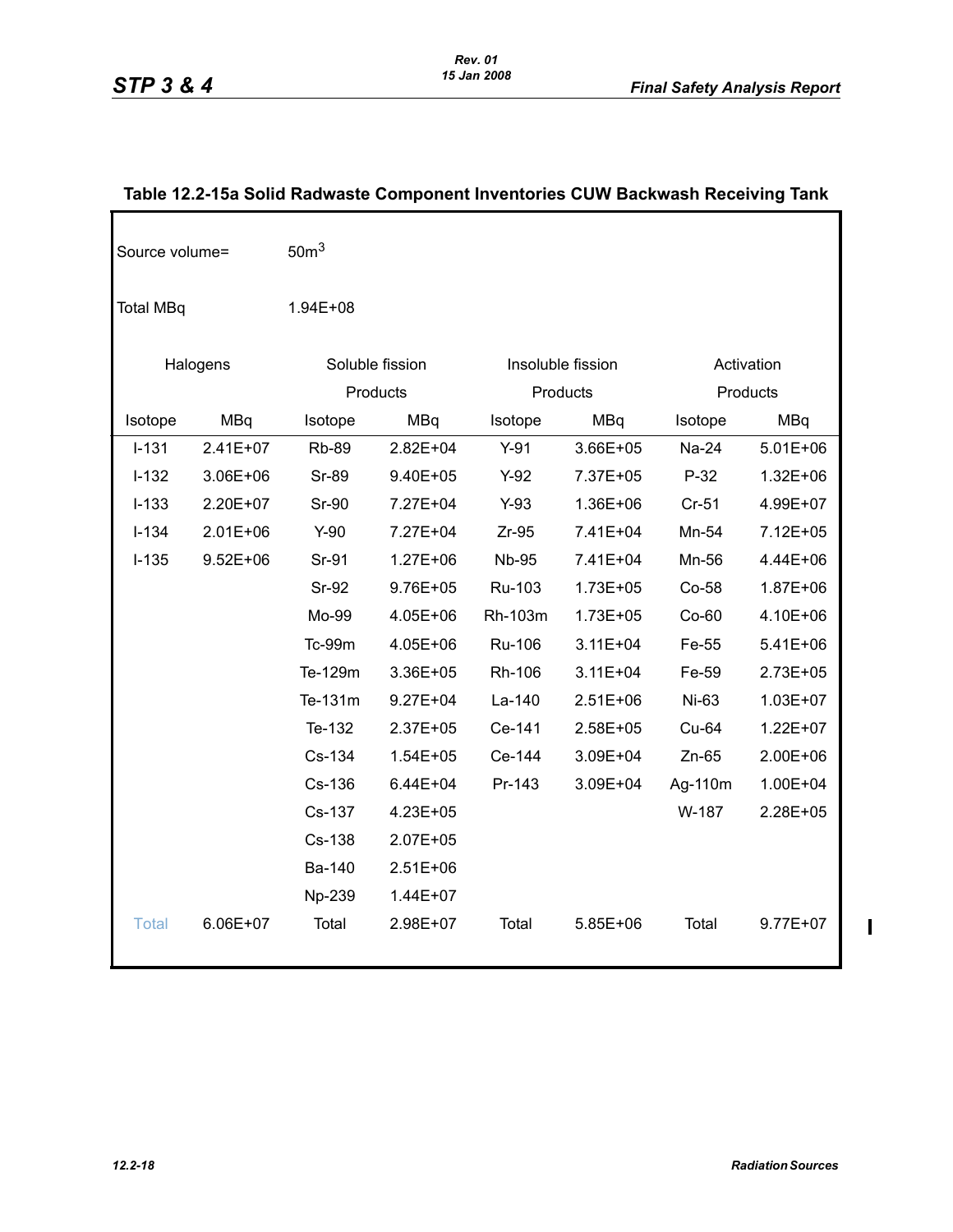|                | <b>Sond Redwaste Somponent inventories</b> |                |                        |                |                          |                |                   |  |
|----------------|--------------------------------------------|----------------|------------------------|----------------|--------------------------|----------------|-------------------|--|
|                | Source volume = $35 \text{ m}^3$           |                |                        |                |                          |                |                   |  |
|                | <b>Total MBq: 2.59E+03</b>                 |                |                        |                |                          |                |                   |  |
|                | <b>Halogens</b>                            |                | <b>Soluble fission</b> |                | <b>Insoluble fission</b> |                | <b>Activation</b> |  |
|                |                                            |                | <b>Products</b>        |                | <b>Products</b>          |                | <b>Products</b>   |  |
| <b>Isotope</b> | <b>MBq</b>                                 | <b>Isotope</b> | <b>MBq</b>             | <b>Isotope</b> | <b>MBq</b>               | <b>Isotope</b> | <b>MBq</b>        |  |
| $I - 131$      | $0.00E + 00$                               | <b>Rb-89</b>   | $0.00E + 00$           | $Y-91$         | 2.06E+02                 | <b>Na-24</b>   | $0.00E + 00$      |  |
| $I - 132$      | $0.00E + 00$                               | <b>Sr-89</b>   | $0.00E + 00$           | $Y-92$         | 2.63E+02                 | $P-32$         | $0.00E + 00$      |  |
| $I - 133$      | $0.00E + 00$                               | <b>Sr-90</b>   | $0.00E + 00$           | $Y-93$         | 4.88E+02                 | $Cr-51$        | $0.00E + 00$      |  |
| $I - 134$      | $0.00E + 00$                               | $Y-90$         | $0.00E + 00$           | Zr-95          | 4.21E+01                 | Mn-54          | $0.00E + 00$      |  |
| $I-135$        | $0.00E + 00$                               | <b>Sr-91</b>   | $0.00E + 00$           | <b>Nb-95</b>   | 4.21E+01                 | <b>Mn-56</b>   | $0.00E + 00$      |  |
|                |                                            | <b>Sr-92</b>   | $0.00E + 00$           | <b>Ru-103</b>  | $9.45E + 01$             | <b>Co-58</b>   | $0.00E + 00$      |  |
|                |                                            | <b>Mo-99</b>   | $0.00E + 00$           | <b>Rh-103m</b> | $9.45E + 01$             | $Co-60$        | $0.00E + 00$      |  |
|                |                                            | <b>Tc-99m</b>  | $0.00E + 00$           | <b>Ru-106</b>  | $1.87E + 01$             | Fe-55          | $0.00E + 00$      |  |
|                |                                            | Te-129m        | $0.00E + 00$           | <b>Rh-106</b>  | 1.87E+01                 | Fe-59          | $0.00E + 00$      |  |
|                |                                            | Te-131m        | $0.00E + 00$           | La-140         | 1.14E+03                 | <b>Ni-63</b>   | $0.00E + 00$      |  |
|                |                                            | Te-132         | $0.00E + 00$           | Ce-141         | 1.37E+02                 | <b>Cu-64</b>   | $0.00E + 00$      |  |
|                |                                            | <b>Cs-134</b>  | $0.00E + 00$           | Ce-144         | 1.85E+01                 | $Zn-65$        | $0.00E + 00$      |  |
|                |                                            | <b>Cs-136</b>  | $0.00E + 00$           | Pr-143         | 1.85E+01                 | Ag-110m        | $0.00E + 00$      |  |
|                |                                            | <b>Cs-137</b>  | $0.00E + 00$           |                |                          | W-187          | $0.00E + 00$      |  |
|                |                                            | <b>Cs-138</b>  | $0.00E + 00$           |                |                          |                |                   |  |
|                |                                            | <b>Ba-140</b>  | $0.00E + 00$           |                |                          |                |                   |  |
|                |                                            | <b>Np-239</b>  | $0.00E + 00$           |                |                          |                |                   |  |
| <b>Total</b>   | $0.00E + 00$                               | <b>Total</b>   | $0.00E + 00$           | <b>Total</b>   | 2.59E+03                 | <b>Total</b>   | $0.00E + 00$      |  |

## **Table 12.2-15b Solid Radwaste Component Inventories CF Backwash Receiving Tank**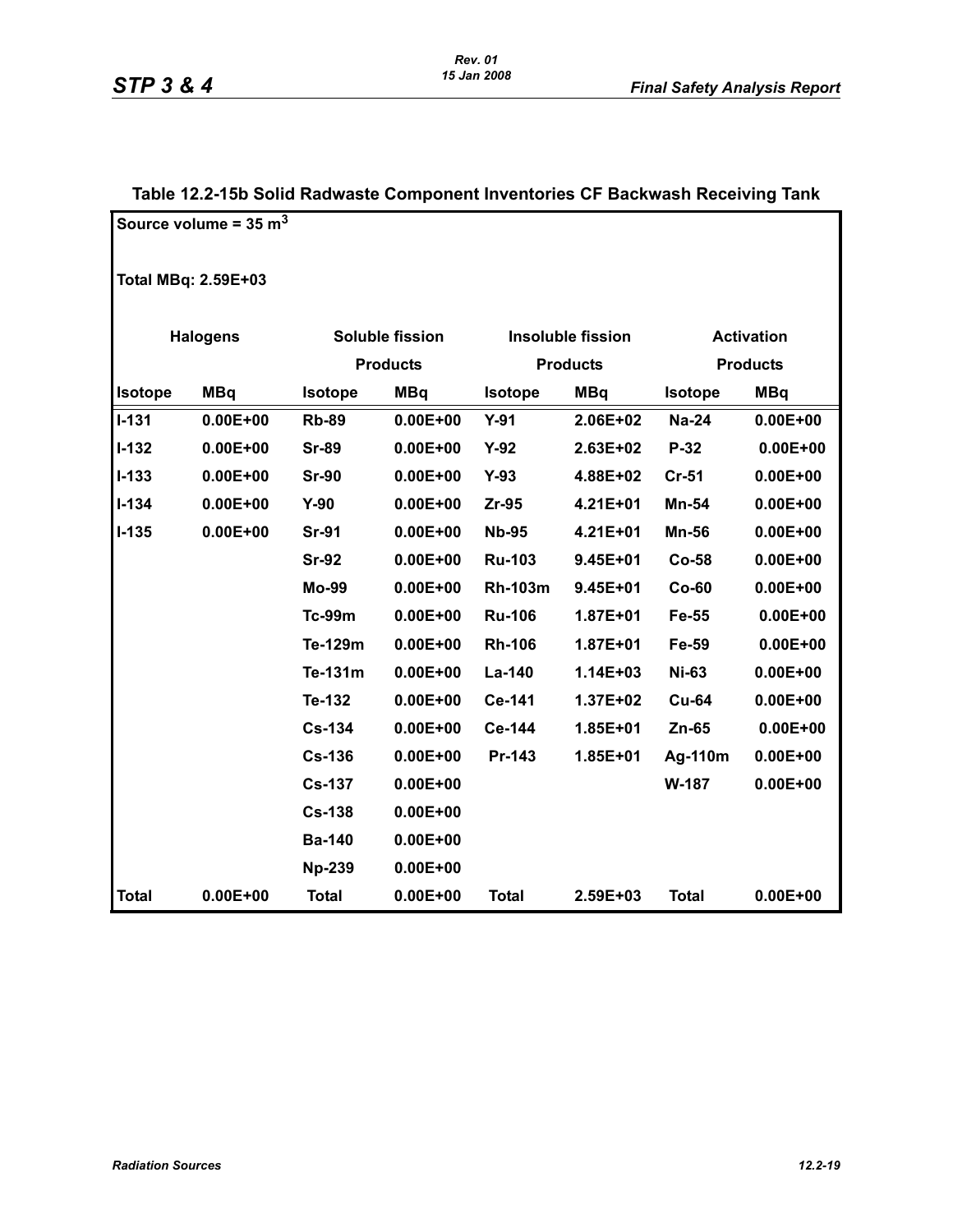| Source volume=   |                 | 100m <sup>3</sup>                         |              |                                             |              |                                      |              |  |  |  |
|------------------|-----------------|-------------------------------------------|--------------|---------------------------------------------|--------------|--------------------------------------|--------------|--|--|--|
| <b>Total MBq</b> |                 | 5.10E+08                                  |              |                                             |              |                                      |              |  |  |  |
|                  | <b>Halogens</b> | <b>Soluble fission</b><br><b>Products</b> |              | <b>Insoluble fission</b><br><b>Products</b> |              | <b>Activation</b><br><b>Products</b> |              |  |  |  |
| <b>Isotope</b>   | <b>MBq</b>      | <b>Isotope</b>                            | <b>MBq</b>   | <b>Isotope</b>                              | <b>MBq</b>   | <b>Isotope</b>                       | <b>MBq</b>   |  |  |  |
| $I-131$          | 2.41E+07        | <b>Rb-89</b>                              | 8.06E+04     | $Y-91$                                      | $1.05E + 06$ | <b>Na-24</b>                         | 1.43E+07     |  |  |  |
| $I-132$          | 8.75E+06        | <b>Sr-89</b>                              | $2.69E + 06$ | $Y-92$                                      | $2.11E + 06$ | P-32                                 | 3.76E+06     |  |  |  |
| $I-133$          | $6.28E + 07$    | <b>Sr-90</b>                              | 2.08E+05     | $Y-93$                                      | 3.90E+06     | $Cr-51$                              | 1.43E+08     |  |  |  |
| $I - 134$        | 5.74E+06        | $Y-90$                                    | 2.08E+05     | $Zr-95$                                     | $2.12E + 05$ | Mn-54                                | 2.03E+06     |  |  |  |
| $I-135$          | 2.72E+07        | <b>Sr-91</b>                              | 3.63E+06     | <b>Nb-95</b>                                | $2.12E + 05$ | Mn-56                                | $1.27E + 07$ |  |  |  |
|                  |                 | <b>Sr-92</b>                              | 2.79E+06     | <b>Ru-103</b>                               | 4.96E+05     | Co-58                                | 5.34E+06     |  |  |  |
|                  |                 | <b>Mo-99</b>                              | $1.16E + 07$ | <b>Rh-103m</b>                              | 4.96E+05     | $Co-60$                              | 1.17E+07     |  |  |  |
|                  |                 | $Tc-99m$                                  | $1.16E + 07$ | <b>Ru-106</b>                               | 8.89E+04     | Fe-55                                | $1.54E + 07$ |  |  |  |
|                  |                 | Te-129m                                   | $9.61E + 05$ | <b>Rh-106</b>                               | 8.89E+04     | Fe-59                                | 7.81E+05     |  |  |  |
|                  |                 | Te-131m                                   | $2.65E + 05$ | La-140                                      | 7.17E+06     | <b>Ni-63</b>                         | 2.94E+07     |  |  |  |
|                  |                 | Te-132                                    | 6.78E+05     | Ce-141                                      | 7.37E+05     | <b>Cu-64</b>                         | 3.48E+07     |  |  |  |
|                  |                 | <b>Cs-134</b>                             | 4.39E+05     | Ce-144                                      | 8.84E+04     | $Zn-65$                              | 5.71E+06     |  |  |  |
|                  |                 | <b>Cs-136</b>                             | $1.84E + 05$ | Pr-143                                      | 8.84E+04     | Ag-110m                              | 2.86E+04     |  |  |  |
|                  |                 | <b>Cs-137</b>                             | $1.21E + 06$ |                                             |              | W-187                                | 6.50E+05     |  |  |  |
|                  |                 | <b>Cs-138</b>                             | 5.93E+05     |                                             |              |                                      |              |  |  |  |
|                  |                 | <b>Ba-140</b>                             | 7.17E+06     |                                             |              |                                      |              |  |  |  |
|                  |                 | <b>Np-239</b>                             | 4.10E+07     |                                             |              |                                      |              |  |  |  |
| <b>Total</b>     | 1.29E+08        | <b>Total</b>                              | 8.53E+07     | <b>Total</b>                                | 1.67E+07     | <b>Total</b>                         | 2.79E+08     |  |  |  |

## **Table 12.2-15c Solid Radwaste Component Inventories Phase Separator**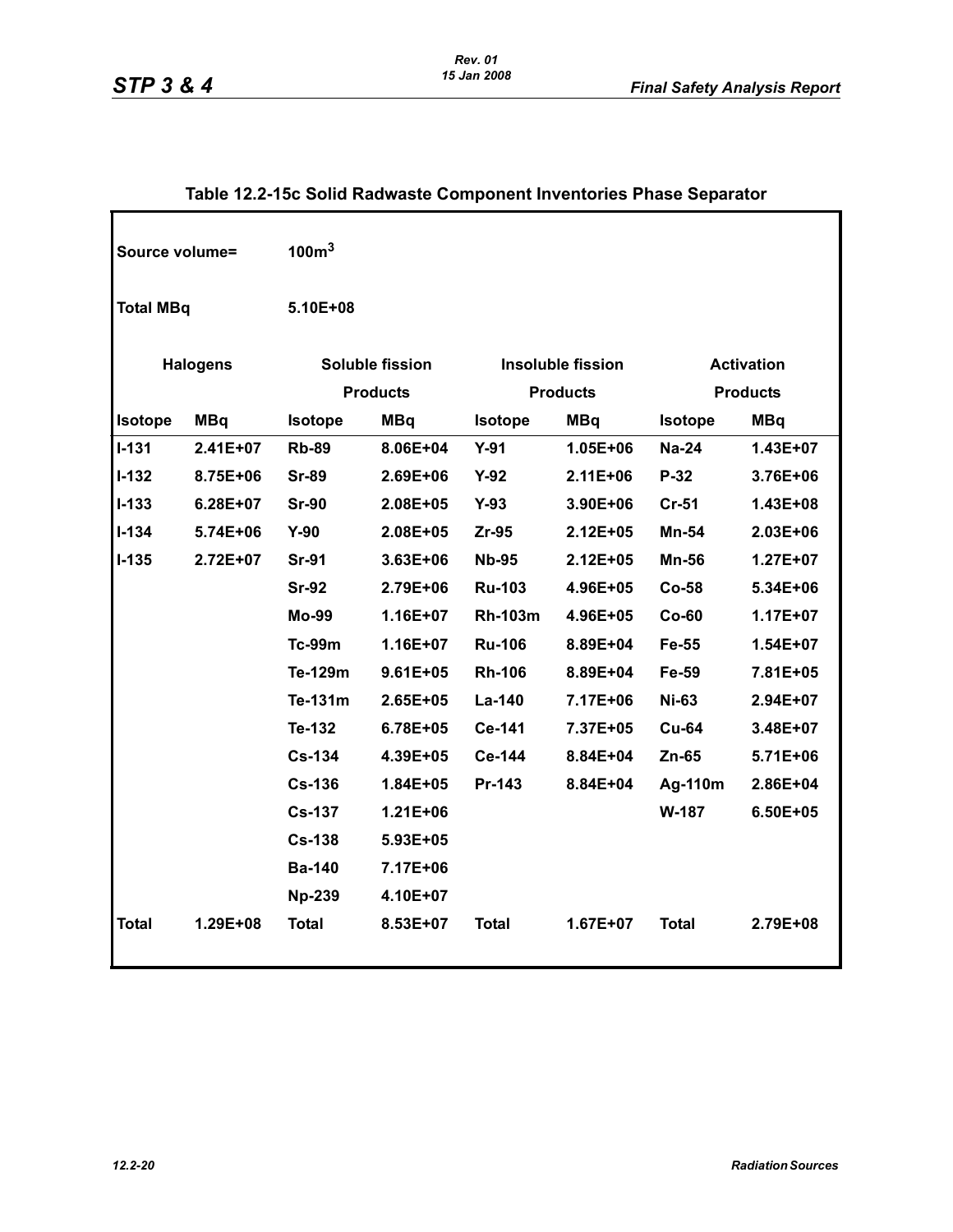| Source volume=   |                 | 100 <sup>m3</sup> |                 |                                               |                 |                |                 |
|------------------|-----------------|-------------------|-----------------|-----------------------------------------------|-----------------|----------------|-----------------|
| <b>Total MBq</b> |                 | 1.94E+08          |                 |                                               |                 |                |                 |
|                  | <b>Halogens</b> |                   | Soluble fission | <b>Insoluble fission</b><br><b>Activation</b> |                 |                |                 |
|                  |                 |                   | <b>Products</b> |                                               | <b>Products</b> |                | <b>Products</b> |
| Isotope          | <b>MBq</b>      | <b>Isotope</b>    | <b>MBq</b>      | <b>Isotope</b>                                | <b>MBq</b>      | <b>Isotope</b> | <b>MBq</b>      |
| $1 - 131$        | 1.48E+06        | <b>Rb-89</b>      | 1.58E+02        | $Y-91$                                        | 7.01E+01        | <b>Na-24</b>   | 3.37E+04        |
| $I-132$          | $1.53E + 05$    | <b>Sr-89</b>      | 2.47E+04        | $Y-92$                                        | 3.34E+01        | P-32           | 1.43E+04        |
| $1 - 133$        | $1.11E + 06$    | <b>Sr-90</b>      | 4.45E+03        | $Y-93$                                        | $6.21E + 01$    | $Cr-51$        | 8.46E+05        |
| $1 - 134$        | 9.88E+04        | $Y-90$            | 4.45E+03        | $Zr-95$                                       | $1.51E + 01$    | <b>Mn-54</b>   | 3.66E+04        |
| <b>I-135</b>     | 4.79E+05        | <b>Sr-91</b>      | 8.53E+03        | <b>Nb-95</b>                                  | $1.51E + 01$    | <b>Mn-56</b>   | 2.97E+04        |
|                  |                 | <b>Sr-92</b>      | $6.52E + 03$    | <b>Ru-103</b>                                 | $2.57E+01$      | $Co-58$        | 5.91E+04        |
|                  |                 | <b>Mo-99</b>      | 2.75E+04        | <b>Rh-103m</b>                                | $2.57E + 01$    | $Co-60$        | 2.45E+05        |
|                  |                 | <b>Tc-99m</b>     | 2.75E+04        | <b>Ru-106</b>                                 | $1.12E + 01$    | Fe-55          | 4.74E+04        |
|                  |                 | Te-129m           | $6.52E + 03$    | <b>Rh-106</b>                                 | $1.12E + 01$    | Fe-59          | 6.59E+03        |
|                  |                 | Te-131m           | $6.24E + 02$    | La-140                                        | 1.73E+02        | <b>Ni-63</b>   | 6.31E+05        |
|                  |                 | Te-132            | $1.62E + 03$    | Ce-141                                        | $3.32E + 01$    | <b>Cu-64</b>   | 8.19E+04        |
|                  |                 | <b>Cs-134</b>     | 7.28E+03        | Ce-144                                        | 1.06E+01        | $Zn-65$        | $9.87E + 04$    |
|                  |                 | <b>Cs-136</b>     | $6.02E + 02$    | Pr-143                                        | 1.06E+01        | Ag-110m        | 4.95E+02        |
|                  |                 | <b>Cs-137</b>     | 2.35E+04        |                                               |                 | W-187          | 1.53E+03        |
|                  |                 | <b>Cs-138</b>     | 6.76E+02        |                                               |                 |                |                 |
|                  |                 | <b>Ba-140</b>     | 2.55E+04        |                                               |                 |                |                 |
|                  |                 | <b>Np-239</b>     | 9.69E+04        |                                               |                 |                |                 |
| Total            | 3.32E+06        | <b>Total</b>      | 2.67E+05        | <b>Total</b>                                  | 4.97E+02        | <b>Total</b>   | 2.13E+06        |
|                  |                 |                   |                 |                                               |                 |                |                 |

## **Table 12.2-15d Solid Radwaste Component Inventories Spent Resin Storage Tank**

 $\begin{array}{c} \rule{0pt}{2.5ex} \rule{0pt}{2.5ex} \rule{0pt}{2.5ex} \rule{0pt}{2.5ex} \rule{0pt}{2.5ex} \rule{0pt}{2.5ex} \rule{0pt}{2.5ex} \rule{0pt}{2.5ex} \rule{0pt}{2.5ex} \rule{0pt}{2.5ex} \rule{0pt}{2.5ex} \rule{0pt}{2.5ex} \rule{0pt}{2.5ex} \rule{0pt}{2.5ex} \rule{0pt}{2.5ex} \rule{0pt}{2.5ex} \rule{0pt}{2.5ex} \rule{0pt}{2.5ex} \rule{0pt}{2.5ex} \rule{0$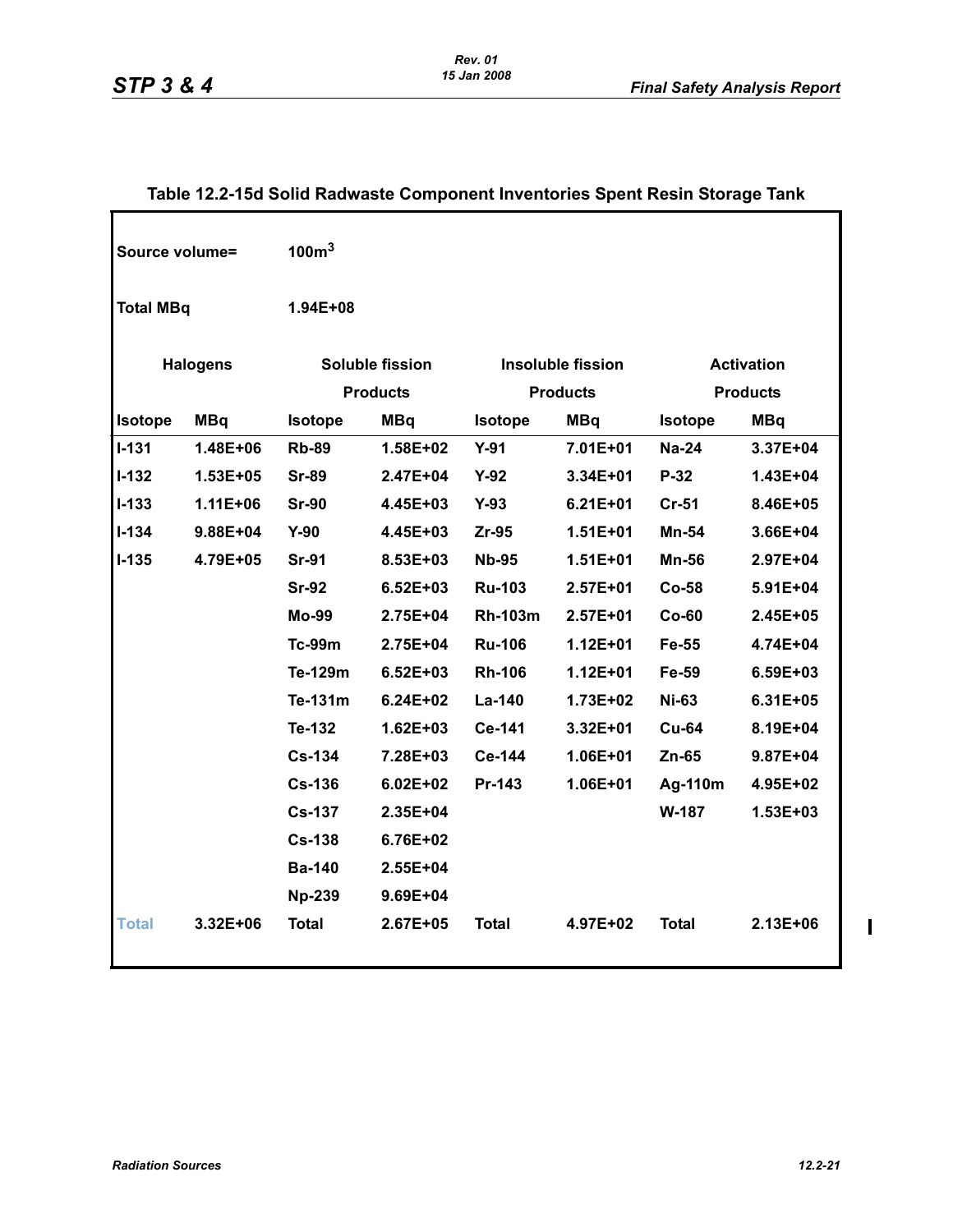| Table 12.2-15e        | <b>Solid Radwaste Component Inventories Concentrated Waste Tank</b><br><b>Not Used</b> |
|-----------------------|----------------------------------------------------------------------------------------|
| Table 12.2-15f        | Solid Radwaste Component Inventories Solids Dryer Feed Tank<br><b>Not Used</b>         |
| Table 12.2-15g        | Solid Radwaste Component Inventories Solids Dryer (Outlet)<br><b>Not Used</b>          |
| Table 12.2-15h        | Solid Radwaste Component Inventories Solids Dryer Pelletizer<br><b>Not Used</b>        |
| <b>Table 12.2-15i</b> | Solid Radwaste Component Inventories Solids Mist Separator (Steam)<br><b>Not Used</b>  |
| Table 12.2-15j        | Solid Radwaste Component Inventories Solids Condenser<br><b>Not Used</b>               |
| Table 12.2-15k        | Solid Radwasto Component Inventories Solids Drum<br><b>Not Used</b>                    |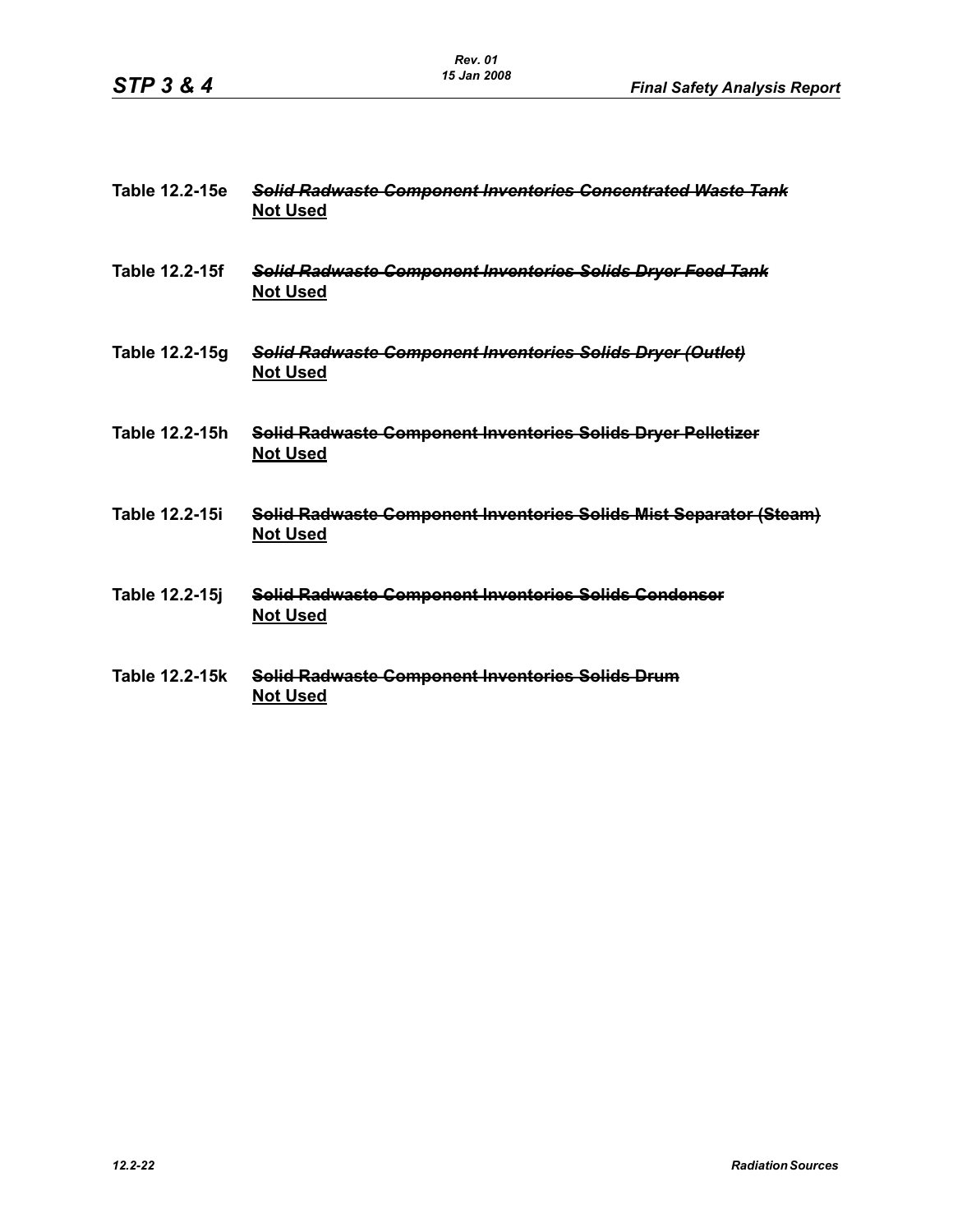|                           | Source volume = $50 \text{ m}^3$ |                |                        |                          |                 |                   |                                                                                                                                                                                                   |  |  |
|---------------------------|----------------------------------|----------------|------------------------|--------------------------|-----------------|-------------------|---------------------------------------------------------------------------------------------------------------------------------------------------------------------------------------------------|--|--|
| <b>Total MBq: 1.94E+8</b> |                                  |                |                        |                          |                 |                   |                                                                                                                                                                                                   |  |  |
|                           | <b>Halogens</b>                  |                | <b>Soluble fission</b> | <b>Insoluble fission</b> |                 | <b>Activation</b> |                                                                                                                                                                                                   |  |  |
|                           |                                  |                | <b>Products</b>        |                          | <b>Products</b> |                   | <b>Products</b><br><b>MBq</b><br>$5.01E + 06$<br>1.32E+06<br>4.99E+07<br>7.12E+05<br>4.44E+06<br>1.87E+06<br>4.10E+06<br>5.41E+06<br>2.73E+05<br>1.03E+07<br>$1.22E + 07$<br>2.00E+06<br>1.00E+04 |  |  |
| <b>Isotope</b>            | <b>MBq</b>                       | <b>Isotope</b> | <b>MBq</b>             | <b>Isotope</b>           | <b>MBq</b>      | <b>Isotope</b>    |                                                                                                                                                                                                   |  |  |
| $ 1 - 131 $               | 2.41E+07                         | <b>Rb-89</b>   | 2.82E+04               | $Y-91$                   | 3.66E+05        | <b>Na-24</b>      |                                                                                                                                                                                                   |  |  |
| <b>I-132</b>              | 3.06E+06                         | <b>Sr-89</b>   | 9.40E+05               | $Y-92$                   | 7.37E+05        | P-32              |                                                                                                                                                                                                   |  |  |
| $1 - 133$                 | 2.20E+07                         | <b>Sr-90</b>   | 7.27E+04               | $Y-93$                   | 1.36E+06        | $Cr-51$           |                                                                                                                                                                                                   |  |  |
| $1 - 134$                 | $2.01E + 06$                     | $Y-90$         | 7.27E+04               | $Zr-95$                  | 7.41E+04        | Mn-54             |                                                                                                                                                                                                   |  |  |
| <b>I-135</b>              | $9.52E + 06$                     | <b>Sr-91</b>   | 1.27E+06               | <b>Nb-95</b>             | 7.41E+04        | <b>Mn-56</b>      |                                                                                                                                                                                                   |  |  |
|                           |                                  | <b>Sr-92</b>   | 9.76E+05               | <b>Ru-103</b>            | 1.73E+05        | $Co-58$           |                                                                                                                                                                                                   |  |  |
|                           |                                  | Mo-99          | 4.05E+06               | <b>Rh-103m</b>           | 1.73E+05        | $Co-60$           |                                                                                                                                                                                                   |  |  |
|                           |                                  | <b>Tc-99m</b>  | 4.05E+06               | <b>Ru-106</b>            | $3.11E + 04$    | Fe-55             |                                                                                                                                                                                                   |  |  |
|                           |                                  | Te-129m        | 3.36E+05               | <b>Rh-106</b>            | $3.11E + 04$    | Fe-59             |                                                                                                                                                                                                   |  |  |
|                           |                                  | Te-131m        | $9.27E + 04$           | La-140                   | 2.51E+06        | <b>Ni-63</b>      |                                                                                                                                                                                                   |  |  |
|                           |                                  | Te-132         | 2.37E+05               | Ce-141                   | 2.58E+05        | <b>Cu-64</b>      |                                                                                                                                                                                                   |  |  |
|                           |                                  | <b>Cs-134</b>  | 1.54E+05               | Ce-144                   | 3.09E+04        | $Zn-65$           |                                                                                                                                                                                                   |  |  |
|                           |                                  | <b>Cs-136</b>  | $6.44E + 04$           | Pr-143                   | 3.09E+04        | Ag-110m           |                                                                                                                                                                                                   |  |  |
|                           |                                  | <b>Cs-137</b>  | 4.23E+05               |                          |                 | W-187             | 2.28E+05                                                                                                                                                                                          |  |  |
|                           |                                  | <b>Cs-138</b>  | 2.07E+05               |                          |                 |                   |                                                                                                                                                                                                   |  |  |
|                           |                                  | <b>Ba-140</b>  | $2.51E + 06$           |                          |                 |                   |                                                                                                                                                                                                   |  |  |
|                           |                                  | <b>Np-239</b>  | 1.44E+07               |                          |                 |                   |                                                                                                                                                                                                   |  |  |
| <b>Total</b>              | 6.06E+07                         | <b>Total</b>   | 2.98E+07               | <b>Total</b>             | 5.85E+06        | <b>Total</b>      | 9.77E+07                                                                                                                                                                                          |  |  |

#### **Table 12.2-15l Solid Radwaste Component Inventories LRS Backwash Receiving Tank**

 $\begin{array}{c} \hline \end{array}$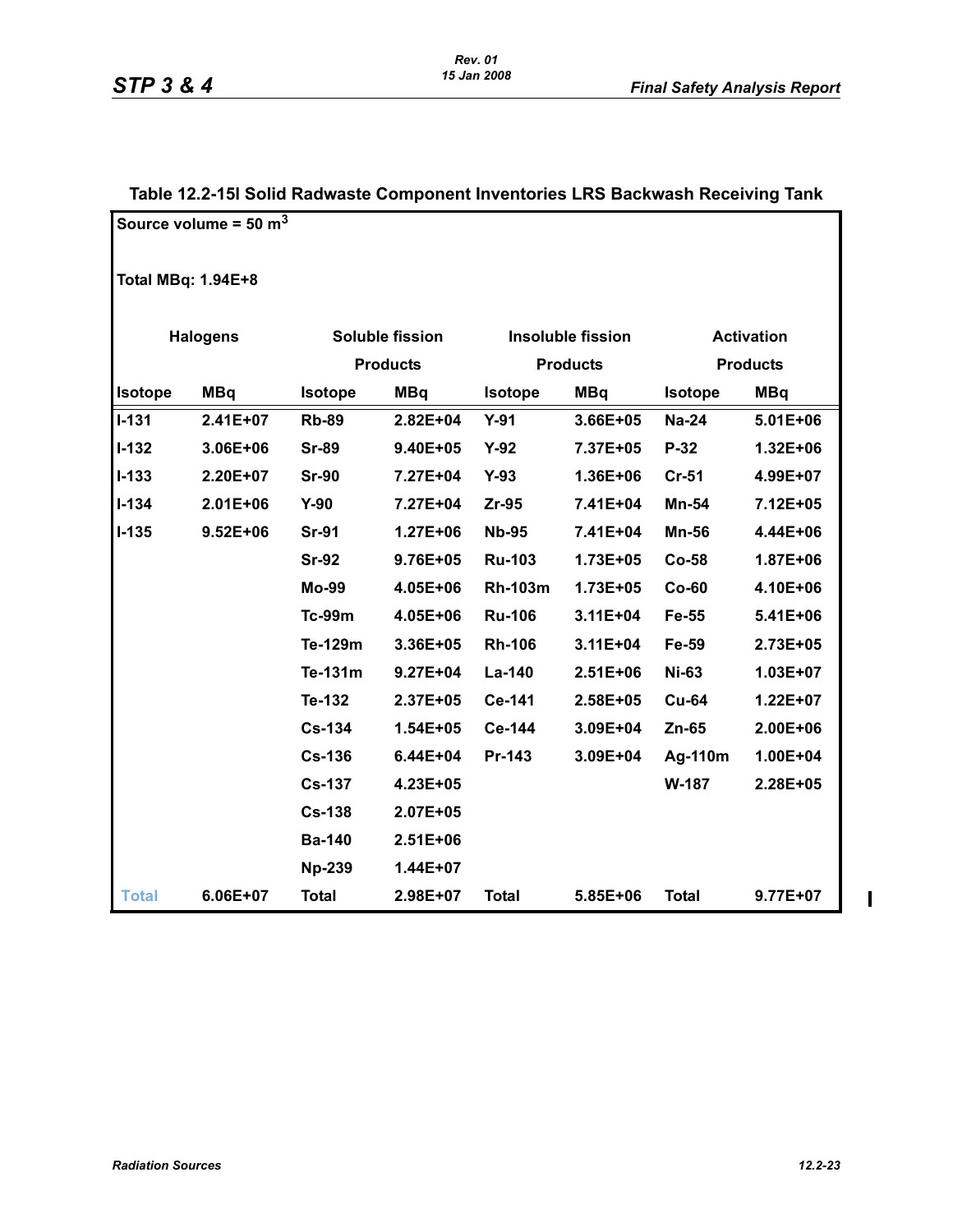|                 | Annual Average Airborne per Unit |                     | <b>Site Wide</b>    |
|-----------------|----------------------------------|---------------------|---------------------|
|                 | <b>Release</b>                   | Concentration       | 10CFR20 Limits      |
| <b>Nuclides</b> | MBq/yr                           | MBq/cm <sup>3</sup> | MBq/cm <sup>3</sup> |
| <b>Kr-83m</b>   | 3.10E+01                         | 1.28E-17            | 1.85E-06            |
| <b>Kr-85m</b>   | 7.80E+05                         | 3.22E-13            | 3.70E-09            |
| <b>Kr-85</b>    | 2.10E+07                         | 8.66E-12            | 2.59E-08            |
| <b>Kr-87</b>    | 9.30E+05                         | 3.83E-13            | 7.40E-10            |
| <b>Kr-88</b>    | 1.40E+06                         | 5.77E-13            | 3.33E-10            |
| <b>Kr-89</b>    | 8.90E+06                         | 3.67E-12            |                     |
| <b>Kr-90</b>    | 1.20E+01                         | 4.95E-18            |                     |
| Xe-131m         | 1.90E+06                         | 7.83E-13            | 7.40E-08            |
| Xe-133m         | 3.20E+03                         | 1.32E-15            | 2.22E-08            |
| Xe-133          | 8.90E+07                         | 3.67E-11            | 1.85E-08            |
| Xe-135m         | 1.50E+07                         | 6.18E-12            | 1.48E-09            |
| Xe-135          | 1.70E+07                         | 7.01E-12            | 2.59E-09            |
| Xe-137          | 1.90E+07                         | 7.83E-12            |                     |
| Xe-138          | 1.60E+07                         | 6.60E-12            | 7.40E-10            |
| Xe-139          | 1.50E+01                         | 6.18E-18            |                     |
| $I-131$         | 9.60E+03                         | 3.96E-15            | 7.40E-12            |
| $I-132$         | 8.10E+04                         | 3.34E-14            | 7.40E-10            |
| $I-133$         | 6.30E+04                         | 2.60E-14            | 3.70E-11            |
| $I-134$         | 1.40E+05                         | 5.77E-14            | 2.22E-09            |
| $I-135$         | 8.90E+04                         | 3.67E-14            | 2.22E-10            |
| $H-3$           | 2.70E+06                         | $1.11E-12$          | 3.70E-09            |
| $C-14$          | 3.40E+05                         | 1.40E-13            | 1.11E-10            |
| Na-24           | 1.50E+02                         | 6.18E-17            | 2.59E-10            |
| $P-32$          | 3.40E+01                         | 1.40E-17            | 3.70E-11            |
| Ar-41           | 2.50E+05                         | 1.03E-13            | 3.70E-10            |
| $Cr-51$         | 1.30E+03                         | 5.36E-16            | 1.11E-09            |
| Mn-54           | 2.00E+02                         | 8.24E-17            | 3.70E-11            |
| Mn-56           | 1.30E+02                         | 5.36E-17            | 7.40E-10            |
| Fe-55           | 2.40E+02                         | 9.89E-17            | $1.11E-10$          |
| Fe-59           | 3.00E+01                         | 1.24E-17            | 1.85E-11            |

# **Table 12.2-20 Airborne Concentrations**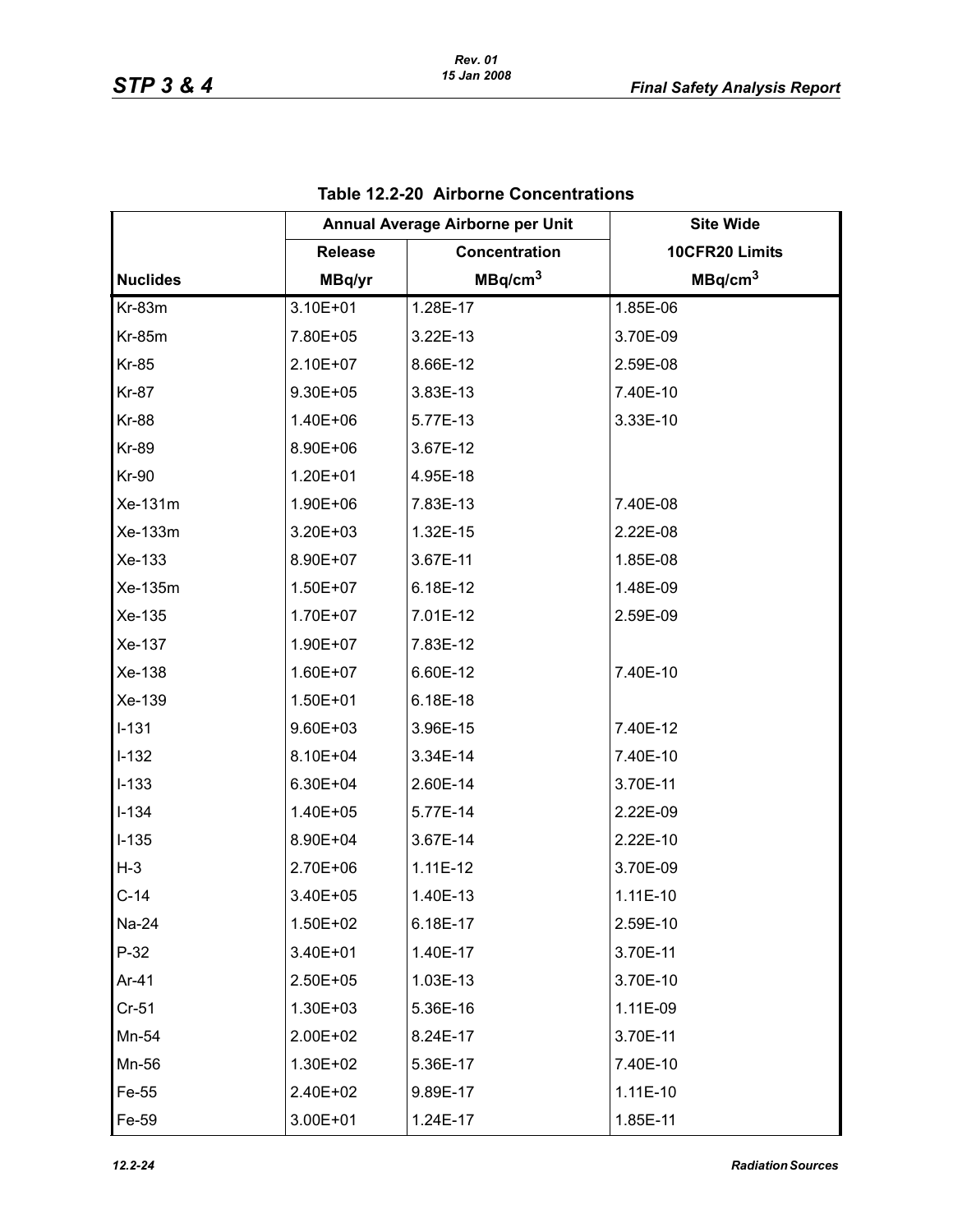|                 |                | Annual Average Airborne per Unit | <b>Site Wide</b>    |
|-----------------|----------------|----------------------------------|---------------------|
|                 | <b>Release</b> | Concentration                    | 10CFR20 Limits      |
| <b>Nuclides</b> | MBq/yr         | MBq/cm <sup>3</sup>              | MBq/cm <sup>3</sup> |
| Co-58           | 8.90E+01       | 3.67E-17                         | 3.70E-11            |
| $Co-60$         | 4.80E+02       | 1.98E-16                         | 1.85E-12            |
| Ni-63           | 2.40E-01       | 9.89E-20                         | 3.70E-11            |
| Cu-64           | 3.70E+02       | 1.53E-16                         | 1.11E-09            |
| $Zn-65$         | 4.10E+02       | 1.69E-16                         | 1.48E+09            |
| <b>Rb-89</b>    | 1.60E+00       | 6.60E-19                         | 7.40E-09            |
| <b>Sr-89</b>    | 2.10E+02       | 8.66E-17                         | 3.70E-11            |
| <b>Sr-90</b>    | 2.60E+00       | 1.07E-18                         | 2.22E-13            |
| $Y-90$          | 1.70E+00       | 7.01E-19                         | 3.33E-11            |
| Sr-91           | 3.70E+01       | 1.53E-17                         | 1.85E-10            |
| Sr-92           | 2.90E+01       | 1.20E-17                         | 3.33E-10            |
| $Y-91$          | 8.90E+00       | 3.67E-18                         | 7.40E-12            |
| $Y-92$          | 2.30E+01       | 9.48E-18                         | 3.70E-10            |
| $Y-93$          | 4.10E+01       | 1.69E-17                         | 1.11E-10            |
| $Zr-95$         | 5.90E+01       | 2.43E-17                         | 1.48E-11            |
| <b>Nb-95</b>    | 3.10E+02       | 1.28E-16                         | 7.40E-11            |
| Mo-99           | 2.20E+03       | 9.07E-16                         | 1.48E-10            |
| Tc-99m          | 1.10E+01       | 4.53E-18                         | 3.33E-11            |
| Ru-103          | 1.30E+02       | 5.36E-17                         | 3.33E-11            |
| Rh-103m         | 4.10E+00       | 1.69E-18                         | 7.40E-08            |
| Ru-106          | 7.00E-01       | 2.89E-19                         | 3.70E-12            |
| Rh-106          | 7.00E-01       | 2.89E-19                         | 1.48E-09            |
| Ag-110m         | 7.40E-02       | 3.05E-20                         | 3.70E-12            |
| Sb-124          | 6.70E+00       | 2.76E-18                         | $1.11E-11$          |
| Te-129m         | 8.10E+00       | 3.34E-18                         | 3.33E-09            |
| Te-131m         | 2.80E+00       | 1.15E-18                         | 3.70E-11            |
| Te-132          | 7.00E-01       | 2.89E-19                         | 3.70E-11            |
| Cs-134          | 2.30E+02       | 9.48E-17                         | 7.40E-12            |
| Cs-136          | 2.20E+01       | 9.07E-18                         | 3.33E-11            |
| Cs-137          | 3.50E+02       | 1.44E-16                         | 7.40E-12            |

**Table 12.2-20 Airborne Concentrations (Continued)**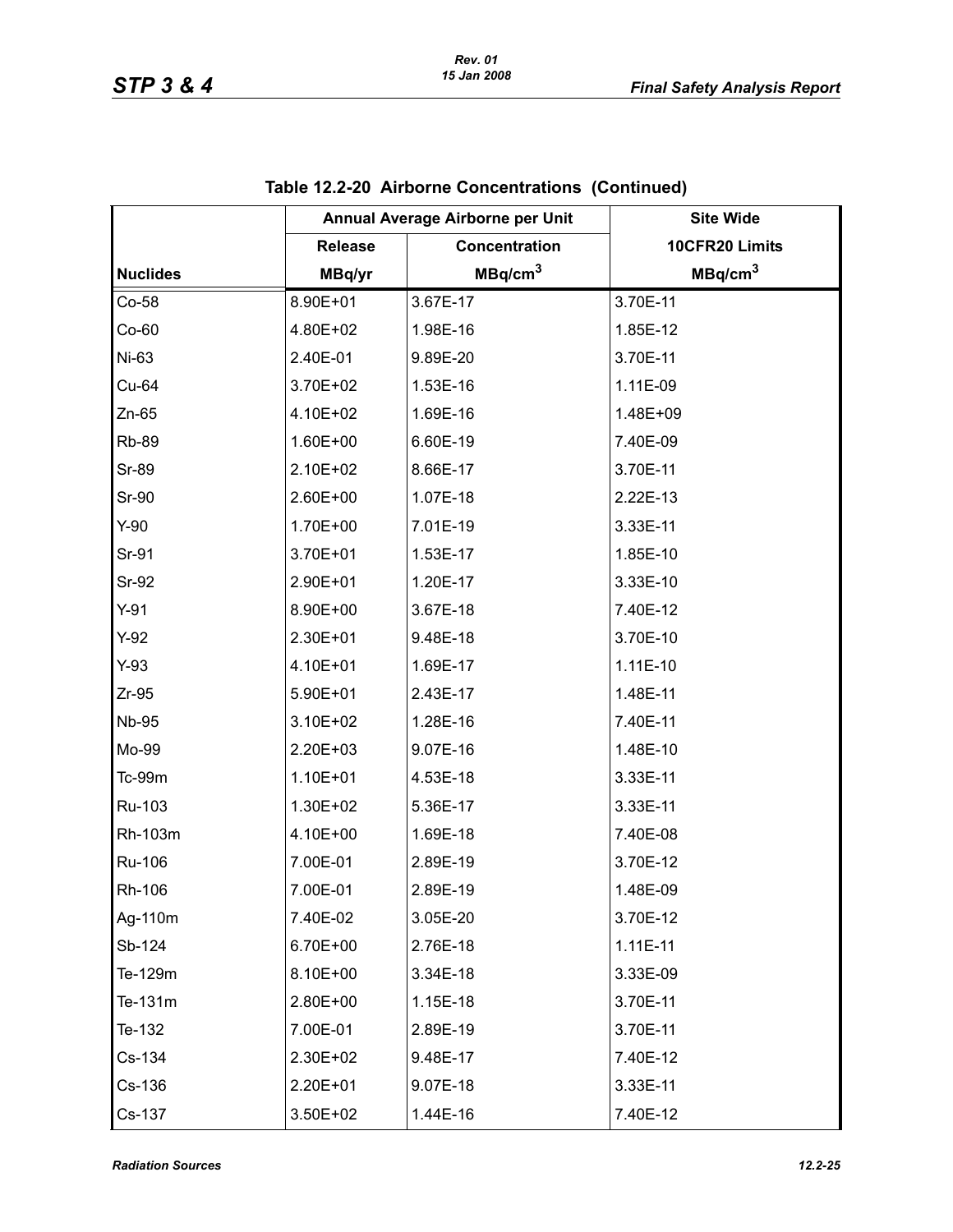|                 |                | Annual Average Airborne per Unit | <b>Site Wide</b>    |
|-----------------|----------------|----------------------------------|---------------------|
|                 | <b>Release</b> | Concentration                    | 10CFR20 Limits      |
| <b>Nuclides</b> | MBq/yr         | MBq/cm <sup>3</sup>              | MBq/cm <sup>3</sup> |
| Cs-138          | 6.30E+00       | 2.60E-18                         | 2.96E-11            |
| <b>Ba-140</b>   | 1.00E+03       | 4.12E-16                         | 7.40E-11            |
| La-140          | 6.70E+01       | 2.76E-17                         | 7.40E-11            |
| Ce-141          | $3.40E + 02$   | 1.40E-16                         | 3.70E-11            |
| Ce-144          | 7.00E-01       | 2.89E-19                         | 1.48E-12            |
| Pr-144          | 7.00E-01       | 2.89E-19                         | 7.40E-09            |
| W-187           | 7.00E+00       | 2.89E-18                         | 3.70E-10            |
| Np-239          | 4.40E+02       | 1.81E-16                         | $1.11E-10$          |

|  |  | Table 12.2-20 Airborne Concentrations (Continued) |  |
|--|--|---------------------------------------------------|--|
|--|--|---------------------------------------------------|--|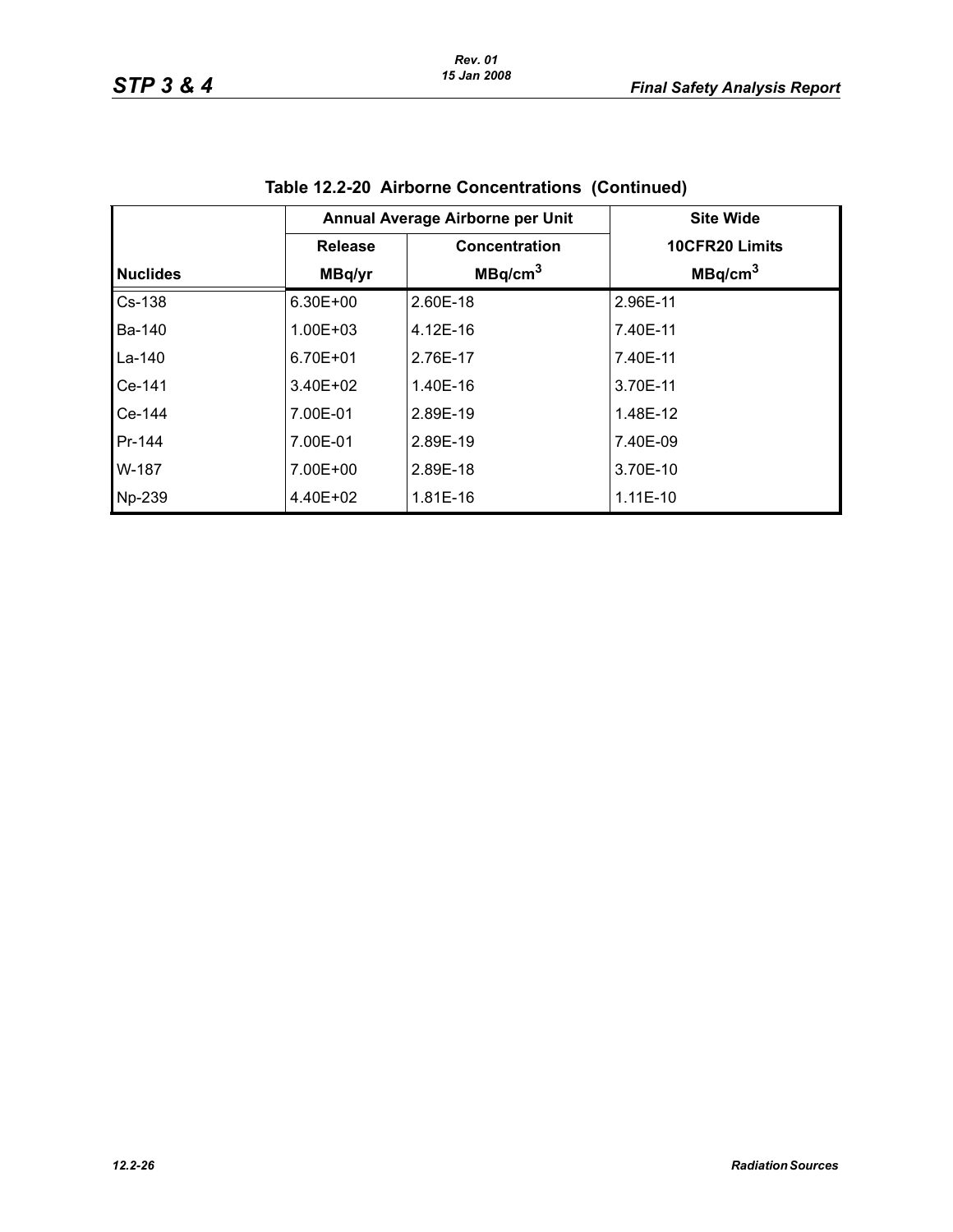| <b>THYROID</b><br><b>PATHWAY</b><br>T.BODY<br>GI-TRACT<br><b>BONE</b><br><b>LIVER</b><br><b>KIDNEY</b><br><b>LUNG</b><br>$[4]$<br>1.67E-01   1.67E-01   1.67E-01<br>8.65E-02<br>1.71E-01<br><b>PLUME</b><br>1.67E-01 1.67E-01<br><b>GROUND</b><br>2.36E-02 2.36E-02<br>2.36E-02<br>2.36E-02<br>2.36E-02<br>2.83E-02<br>2.36E-02<br><b>VEGETABLE</b><br>ADULT <sub>[2]</sub><br>4.09E-02 4.04E-02<br>1.76E-01<br>4.41E-02 4.02E-02 8.30E-01<br>3.43E-02 3.35E-02<br><b>TEEN [2]</b><br>6.15E-02 6.10E-02<br>7.00E-02<br>6.40E-02<br>5.55E-02<br>2.84E-01<br>1.06E+00<br><b>CHILD</b><br>1.38E-01<br>1.35E-01<br>6.80E-01<br>1.56E-01<br>1.45E-01<br>1.99E+00<br>1.31E-01<br><b>MEAT</b><br><b>ADULT</b><br>1.33E-02 1.80E-02<br>6.15E-02   1.38E-02   1.32E-02   3.99E-02<br>1.25E-02 1.23E-02<br><b>TEEN</b><br>1.09E-02 1.36E-02<br>1.15E-02 1.10E-02 2.97E-02<br>$1.05E-02$<br>5.20E-02<br><b>CHILD</b><br>2.00E-02 2.11E-02<br>9.80E-02<br>2.09E-02<br>2.02E-02<br>4.67E-02<br>1.96E-02<br>COW MILK [2]<br><b>ADULT</b><br>2.08E-02 1.65E-02<br>7.40E-02 2.49E-02 2.18E-02 9.75E-01<br>1.44E-02 1.37E-02<br>3.91E-02<br><b>TEEN</b><br>3.36E-02 2.85E-02<br>1.35E-01<br>4.45E-02<br>$1.55E + 00$<br>2.64E-02<br><b>CHILD</b><br>7.20E-02 6.35E-02<br>3.32E-01<br>$9.35E-02$ 8.40E-02<br>3.10E+00<br>$6.30E-02$<br><b>INFANT [2]</b><br>1.36E-01<br>6.45E-01<br>1.93E-01<br>1.65E-01<br>1.31E-01<br>1.43E-01<br>7.50E+00<br><b>GOAT MILK [3]</b><br><b>ADULT</b><br>3.11E-02 1.60E-02<br>8.25E-02 3.84E-02 2.70E-02<br>$1.28E+00$<br>1.63E-02 1.41E-02<br><b>TEEN</b><br>4.33E-02 2.80E-02<br>1.52E-01<br>6.80E-02 4.81E-02 2.03E+00<br>3.00E-02 2.55E-02<br><b>CHILD</b><br>7.90E-02 6.35E-02<br>$3.71E-01$<br>1.33E-01<br>9.90E-02<br>$6.85E-02$<br>4.05E+00<br><b>INFANT</b><br>1.50E-01 1.31E-01<br>2.70E-01<br>7.10E-01<br>1.90E-01<br>$9.80E + 00$<br>1.41E-01<br><b>INHAL</b><br><b>ADULT</b><br>1.62E-03 2.14E-03<br>8.15E-04 2.41E-03<br>3.06E-03<br>7.45E-02<br>3.67E-03 1.03E-03<br><b>TEEN</b><br>1.75E-03 2.33E-03<br>$3.80E-03$<br>1.13E-03<br>2.92E-03<br>9.75E-02<br>5.05E-03<br><b>CHILD</b><br>1.51E-03 2.71E-03<br>3.46E-03<br>1.21E-01<br>4.25E-03 9.20E-04<br>1.67E-03 1.77E-03<br><b>INFANT</b><br>1.04E-03 9.55E-04<br>1.13E-03<br>2.10E-03<br>2.17E-03<br>1.10E-01<br>3.06E-03<br><b>SUM OF</b><br>3.51E-01 3.48E-01<br>9.70E-01<br>3.70E-01<br>3.59E-01<br>3.49E-01<br>2.27E+00<br><b>VIABLE</b> |                 |  |  |  |             |
|-----------------------------------------------------------------------------------------------------------------------------------------------------------------------------------------------------------------------------------------------------------------------------------------------------------------------------------------------------------------------------------------------------------------------------------------------------------------------------------------------------------------------------------------------------------------------------------------------------------------------------------------------------------------------------------------------------------------------------------------------------------------------------------------------------------------------------------------------------------------------------------------------------------------------------------------------------------------------------------------------------------------------------------------------------------------------------------------------------------------------------------------------------------------------------------------------------------------------------------------------------------------------------------------------------------------------------------------------------------------------------------------------------------------------------------------------------------------------------------------------------------------------------------------------------------------------------------------------------------------------------------------------------------------------------------------------------------------------------------------------------------------------------------------------------------------------------------------------------------------------------------------------------------------------------------------------------------------------------------------------------------------------------------------------------------------------------------------------------------------------------------------------------------------------------------------------------------------------------------------------------------------------------------------------------------------------------------------------------------------------------------------------------------------------------|-----------------|--|--|--|-------------|
|                                                                                                                                                                                                                                                                                                                                                                                                                                                                                                                                                                                                                                                                                                                                                                                                                                                                                                                                                                                                                                                                                                                                                                                                                                                                                                                                                                                                                                                                                                                                                                                                                                                                                                                                                                                                                                                                                                                                                                                                                                                                                                                                                                                                                                                                                                                                                                                                                             |                 |  |  |  | <b>SKIN</b> |
|                                                                                                                                                                                                                                                                                                                                                                                                                                                                                                                                                                                                                                                                                                                                                                                                                                                                                                                                                                                                                                                                                                                                                                                                                                                                                                                                                                                                                                                                                                                                                                                                                                                                                                                                                                                                                                                                                                                                                                                                                                                                                                                                                                                                                                                                                                                                                                                                                             |                 |  |  |  | 4.62E-01    |
|                                                                                                                                                                                                                                                                                                                                                                                                                                                                                                                                                                                                                                                                                                                                                                                                                                                                                                                                                                                                                                                                                                                                                                                                                                                                                                                                                                                                                                                                                                                                                                                                                                                                                                                                                                                                                                                                                                                                                                                                                                                                                                                                                                                                                                                                                                                                                                                                                             |                 |  |  |  | 2.77E-02    |
|                                                                                                                                                                                                                                                                                                                                                                                                                                                                                                                                                                                                                                                                                                                                                                                                                                                                                                                                                                                                                                                                                                                                                                                                                                                                                                                                                                                                                                                                                                                                                                                                                                                                                                                                                                                                                                                                                                                                                                                                                                                                                                                                                                                                                                                                                                                                                                                                                             |                 |  |  |  |             |
|                                                                                                                                                                                                                                                                                                                                                                                                                                                                                                                                                                                                                                                                                                                                                                                                                                                                                                                                                                                                                                                                                                                                                                                                                                                                                                                                                                                                                                                                                                                                                                                                                                                                                                                                                                                                                                                                                                                                                                                                                                                                                                                                                                                                                                                                                                                                                                                                                             |                 |  |  |  |             |
|                                                                                                                                                                                                                                                                                                                                                                                                                                                                                                                                                                                                                                                                                                                                                                                                                                                                                                                                                                                                                                                                                                                                                                                                                                                                                                                                                                                                                                                                                                                                                                                                                                                                                                                                                                                                                                                                                                                                                                                                                                                                                                                                                                                                                                                                                                                                                                                                                             |                 |  |  |  | 5.40E-02    |
|                                                                                                                                                                                                                                                                                                                                                                                                                                                                                                                                                                                                                                                                                                                                                                                                                                                                                                                                                                                                                                                                                                                                                                                                                                                                                                                                                                                                                                                                                                                                                                                                                                                                                                                                                                                                                                                                                                                                                                                                                                                                                                                                                                                                                                                                                                                                                                                                                             |                 |  |  |  | 1.29E-01    |
|                                                                                                                                                                                                                                                                                                                                                                                                                                                                                                                                                                                                                                                                                                                                                                                                                                                                                                                                                                                                                                                                                                                                                                                                                                                                                                                                                                                                                                                                                                                                                                                                                                                                                                                                                                                                                                                                                                                                                                                                                                                                                                                                                                                                                                                                                                                                                                                                                             |                 |  |  |  |             |
|                                                                                                                                                                                                                                                                                                                                                                                                                                                                                                                                                                                                                                                                                                                                                                                                                                                                                                                                                                                                                                                                                                                                                                                                                                                                                                                                                                                                                                                                                                                                                                                                                                                                                                                                                                                                                                                                                                                                                                                                                                                                                                                                                                                                                                                                                                                                                                                                                             |                 |  |  |  |             |
|                                                                                                                                                                                                                                                                                                                                                                                                                                                                                                                                                                                                                                                                                                                                                                                                                                                                                                                                                                                                                                                                                                                                                                                                                                                                                                                                                                                                                                                                                                                                                                                                                                                                                                                                                                                                                                                                                                                                                                                                                                                                                                                                                                                                                                                                                                                                                                                                                             |                 |  |  |  | 1.04E-02    |
|                                                                                                                                                                                                                                                                                                                                                                                                                                                                                                                                                                                                                                                                                                                                                                                                                                                                                                                                                                                                                                                                                                                                                                                                                                                                                                                                                                                                                                                                                                                                                                                                                                                                                                                                                                                                                                                                                                                                                                                                                                                                                                                                                                                                                                                                                                                                                                                                                             |                 |  |  |  | 1.94E-02    |
|                                                                                                                                                                                                                                                                                                                                                                                                                                                                                                                                                                                                                                                                                                                                                                                                                                                                                                                                                                                                                                                                                                                                                                                                                                                                                                                                                                                                                                                                                                                                                                                                                                                                                                                                                                                                                                                                                                                                                                                                                                                                                                                                                                                                                                                                                                                                                                                                                             |                 |  |  |  |             |
|                                                                                                                                                                                                                                                                                                                                                                                                                                                                                                                                                                                                                                                                                                                                                                                                                                                                                                                                                                                                                                                                                                                                                                                                                                                                                                                                                                                                                                                                                                                                                                                                                                                                                                                                                                                                                                                                                                                                                                                                                                                                                                                                                                                                                                                                                                                                                                                                                             |                 |  |  |  |             |
|                                                                                                                                                                                                                                                                                                                                                                                                                                                                                                                                                                                                                                                                                                                                                                                                                                                                                                                                                                                                                                                                                                                                                                                                                                                                                                                                                                                                                                                                                                                                                                                                                                                                                                                                                                                                                                                                                                                                                                                                                                                                                                                                                                                                                                                                                                                                                                                                                             |                 |  |  |  | 2.50E-02    |
|                                                                                                                                                                                                                                                                                                                                                                                                                                                                                                                                                                                                                                                                                                                                                                                                                                                                                                                                                                                                                                                                                                                                                                                                                                                                                                                                                                                                                                                                                                                                                                                                                                                                                                                                                                                                                                                                                                                                                                                                                                                                                                                                                                                                                                                                                                                                                                                                                             |                 |  |  |  | 6.10E-02    |
|                                                                                                                                                                                                                                                                                                                                                                                                                                                                                                                                                                                                                                                                                                                                                                                                                                                                                                                                                                                                                                                                                                                                                                                                                                                                                                                                                                                                                                                                                                                                                                                                                                                                                                                                                                                                                                                                                                                                                                                                                                                                                                                                                                                                                                                                                                                                                                                                                             |                 |  |  |  | 1.27E-01    |
|                                                                                                                                                                                                                                                                                                                                                                                                                                                                                                                                                                                                                                                                                                                                                                                                                                                                                                                                                                                                                                                                                                                                                                                                                                                                                                                                                                                                                                                                                                                                                                                                                                                                                                                                                                                                                                                                                                                                                                                                                                                                                                                                                                                                                                                                                                                                                                                                                             |                 |  |  |  |             |
|                                                                                                                                                                                                                                                                                                                                                                                                                                                                                                                                                                                                                                                                                                                                                                                                                                                                                                                                                                                                                                                                                                                                                                                                                                                                                                                                                                                                                                                                                                                                                                                                                                                                                                                                                                                                                                                                                                                                                                                                                                                                                                                                                                                                                                                                                                                                                                                                                             |                 |  |  |  |             |
|                                                                                                                                                                                                                                                                                                                                                                                                                                                                                                                                                                                                                                                                                                                                                                                                                                                                                                                                                                                                                                                                                                                                                                                                                                                                                                                                                                                                                                                                                                                                                                                                                                                                                                                                                                                                                                                                                                                                                                                                                                                                                                                                                                                                                                                                                                                                                                                                                             |                 |  |  |  |             |
|                                                                                                                                                                                                                                                                                                                                                                                                                                                                                                                                                                                                                                                                                                                                                                                                                                                                                                                                                                                                                                                                                                                                                                                                                                                                                                                                                                                                                                                                                                                                                                                                                                                                                                                                                                                                                                                                                                                                                                                                                                                                                                                                                                                                                                                                                                                                                                                                                             |                 |  |  |  | 6.15E-02    |
|                                                                                                                                                                                                                                                                                                                                                                                                                                                                                                                                                                                                                                                                                                                                                                                                                                                                                                                                                                                                                                                                                                                                                                                                                                                                                                                                                                                                                                                                                                                                                                                                                                                                                                                                                                                                                                                                                                                                                                                                                                                                                                                                                                                                                                                                                                                                                                                                                             |                 |  |  |  | 1.28E-01    |
|                                                                                                                                                                                                                                                                                                                                                                                                                                                                                                                                                                                                                                                                                                                                                                                                                                                                                                                                                                                                                                                                                                                                                                                                                                                                                                                                                                                                                                                                                                                                                                                                                                                                                                                                                                                                                                                                                                                                                                                                                                                                                                                                                                                                                                                                                                                                                                                                                             |                 |  |  |  |             |
|                                                                                                                                                                                                                                                                                                                                                                                                                                                                                                                                                                                                                                                                                                                                                                                                                                                                                                                                                                                                                                                                                                                                                                                                                                                                                                                                                                                                                                                                                                                                                                                                                                                                                                                                                                                                                                                                                                                                                                                                                                                                                                                                                                                                                                                                                                                                                                                                                             |                 |  |  |  |             |
|                                                                                                                                                                                                                                                                                                                                                                                                                                                                                                                                                                                                                                                                                                                                                                                                                                                                                                                                                                                                                                                                                                                                                                                                                                                                                                                                                                                                                                                                                                                                                                                                                                                                                                                                                                                                                                                                                                                                                                                                                                                                                                                                                                                                                                                                                                                                                                                                                             |                 |  |  |  | 1.04E-03    |
|                                                                                                                                                                                                                                                                                                                                                                                                                                                                                                                                                                                                                                                                                                                                                                                                                                                                                                                                                                                                                                                                                                                                                                                                                                                                                                                                                                                                                                                                                                                                                                                                                                                                                                                                                                                                                                                                                                                                                                                                                                                                                                                                                                                                                                                                                                                                                                                                                             |                 |  |  |  |             |
|                                                                                                                                                                                                                                                                                                                                                                                                                                                                                                                                                                                                                                                                                                                                                                                                                                                                                                                                                                                                                                                                                                                                                                                                                                                                                                                                                                                                                                                                                                                                                                                                                                                                                                                                                                                                                                                                                                                                                                                                                                                                                                                                                                                                                                                                                                                                                                                                                             |                 |  |  |  | 5.30E-04    |
| (CHILD)                                                                                                                                                                                                                                                                                                                                                                                                                                                                                                                                                                                                                                                                                                                                                                                                                                                                                                                                                                                                                                                                                                                                                                                                                                                                                                                                                                                                                                                                                                                                                                                                                                                                                                                                                                                                                                                                                                                                                                                                                                                                                                                                                                                                                                                                                                                                                                                                                     | <b>PATHWAYS</b> |  |  |  | 6.40E-01    |

# **Table 12.2-21 Gaseous Pathway Doses for Maximally Exposed Individual [1] One Unit (millirem per year)**

[1] Maximally exposed individual for total body and all organs except thyroid is child resident, 2.19 miles WSW of STP3/4.

[2] Adult, teen and infant doses are presented as additional information.

[3] Cow milk and goat milk pathway doses are hypothetical for this location and are presented as additional information only; no milk animals are located within 5 miles of the plant.

[4] Maximally exposed individual for thyroid. Child resident 3.04 miles NNW.

Ground level releases assumed.

Source: GASPAR II calculated pathway doses for locations indicated in footnotes [1] and [4]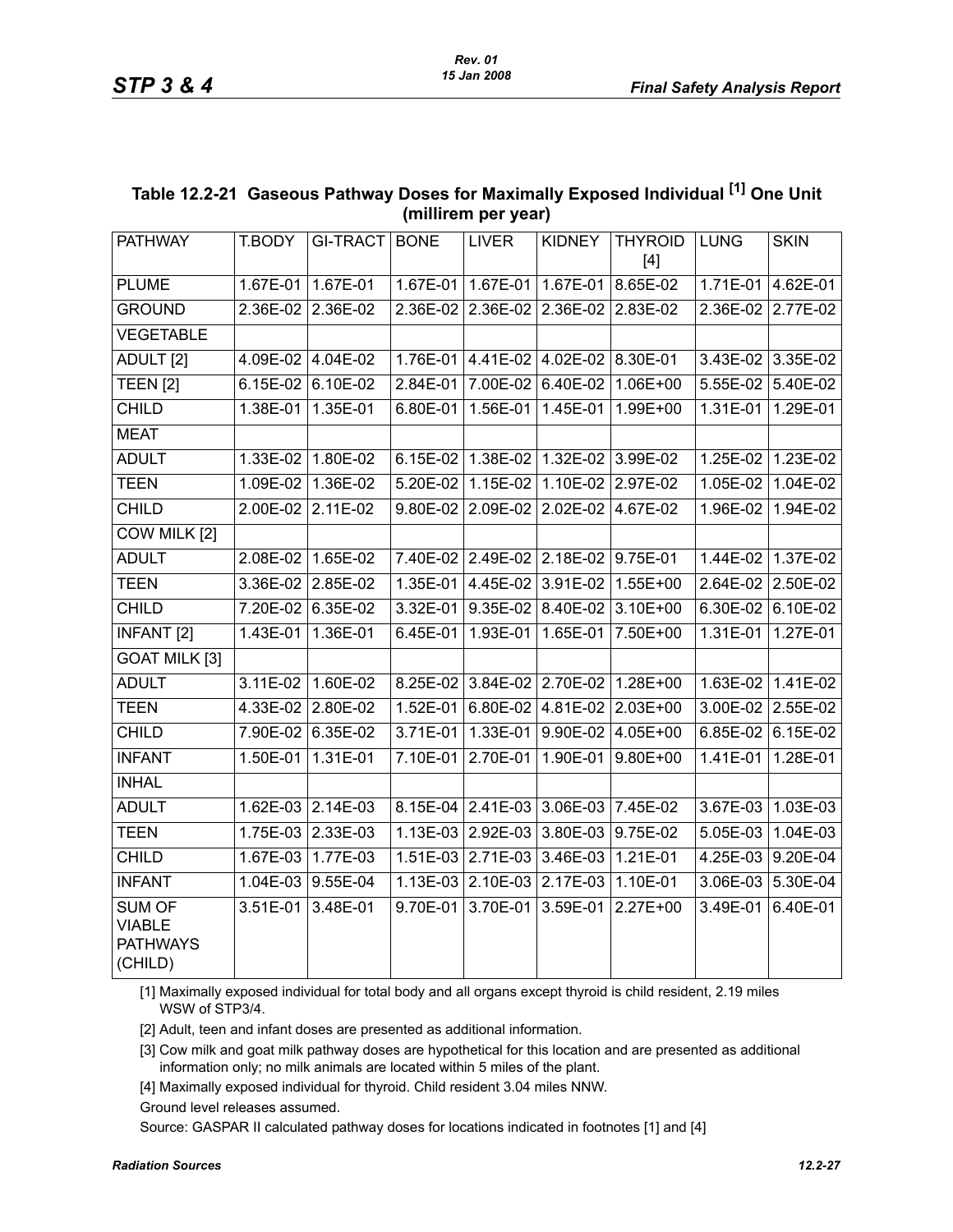|                | <b>Annual Release</b> | Concentration |
|----------------|-----------------------|---------------|
| <b>Nuclide</b> | MBq/yr                | MBq/ml        |
| $I-131$        | 3.35E+02              | 1.75E-13      |
| $I-132$        | 7.15E+01              | 3.75E-14      |
| $I-133$        | 1.38E+03              | 7.23E-13      |
| $I-134$        | 4.22E+00              | 2.21E-15      |
| $I-135$        | 4.03E+02              | 2.11E-13      |
| $H-3$          | 2.96E+05              | 1.55E-10      |
| $C-14$         | $0.00E + 00$          | $0.00E + 00$  |
| Na-24          | 1.87E+02              | 9.78E-14      |
| $P-32$         | 2.10E+01              | 1.10E-14      |
| $Cr-51$        | 6.30E+02              | 3.30E-13      |
| Mn-54          | 1.47E+02              | 7.68E-14      |
| Mn-56          | 7.55E+01              | 3.95E-14      |
| Co-56          | $0.00E + 00$          | $0.00E + 00$  |
| Co-57          | $0.00E + 00$          | $0.00E + 00$  |
| Co-58          | 3.10E+02              | 1.62E-13      |
| $Co-60$        | 5.69E+02              | 2.98E-13      |
| Fe-55          | 3.50E+02              | 1.83E-13      |
| Fe-59          | 8.24E+01              | 4.31E-14      |
| Ni-63          | $6.29E + 01$          | 3.30E-14      |
| Cu-64          | 4.67E+02              | 2.45E-13      |
| $Zn-65$        | 1.63E+01              | 8.53E-15      |
| <b>Rb-89</b>   | $0.00E + 00$          | $0.00E + 00$  |
| Sr-89          | 1.16E+01              | 6.08E-15      |
| <b>Sr-90</b>   | 9.92E-01              | 5.19E-16      |
| $Y-90$         | $0.00E + 00$          | $0.00E + 00$  |
| Sr-91          | 4.64E+01              | 2.43E-14      |
| $Y-91$         | 8.70E+00              | 4.55E-15      |
| <b>Sr-92</b>   | $1.64E + 01$          | 8.58E-15      |
| $Y-92$         | $6.27E + 01$          | 3.28E-14      |
| $Y-93$         | $5.05E + 01$          | 2.64E-14      |
| $Zr-95$        | 4.10E+01              | 2.14E-14      |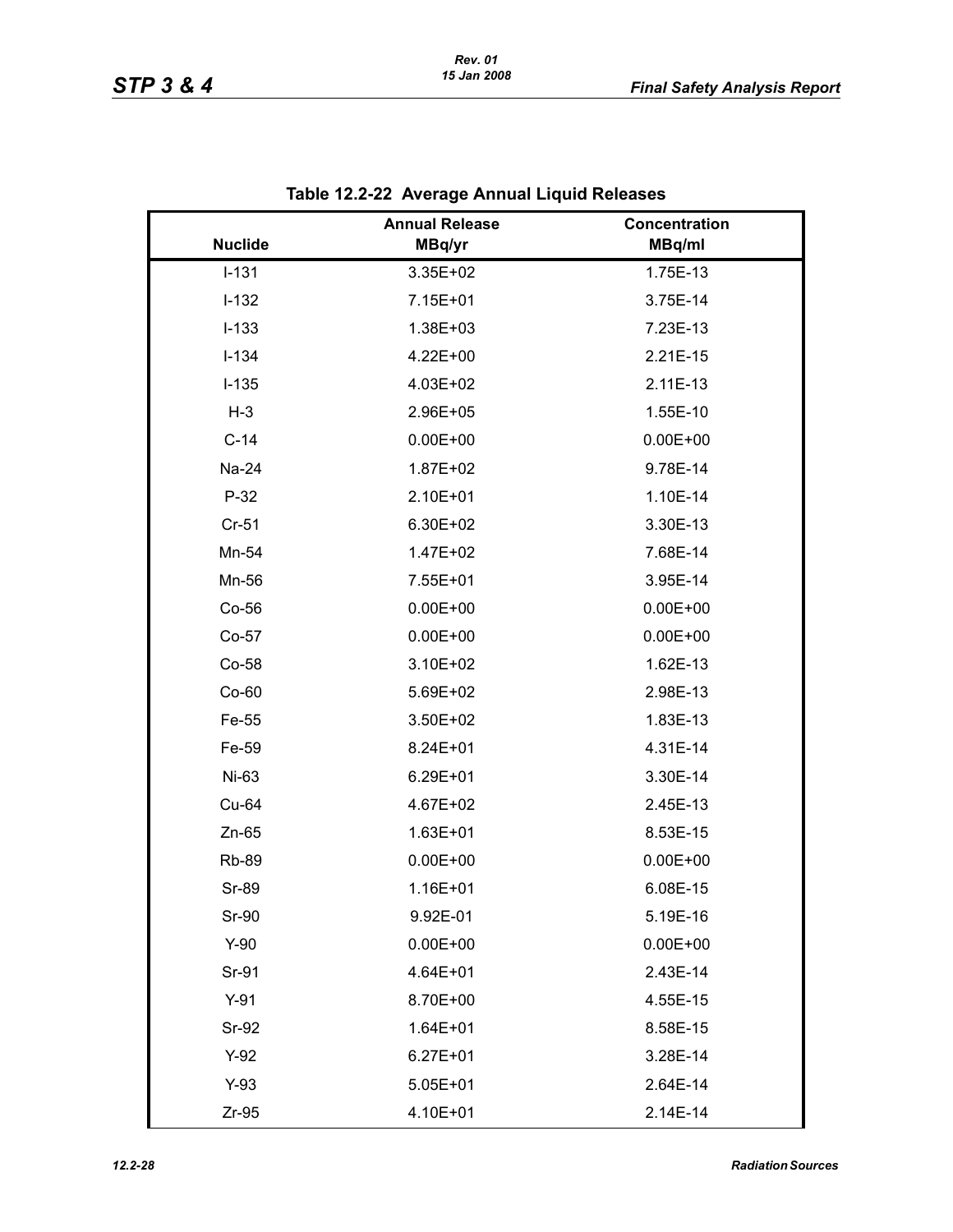|                | <b>Annual Release</b> | <b>Concentration</b> |
|----------------|-----------------------|----------------------|
| <b>Nuclide</b> | MBq/yr                | MBq/ml               |
| <b>Nb-95</b>   | 1.16E+01              | 6.08E-15             |
| Mo-99          | 9.66E+01              | 5.06E-14             |
| Tc-99m         | 2.10E+02              | 1.10E-13             |
| Ru-103         | $1.21E + 01$          | 6.34E-15             |
| Rh-103m        | $0.00E + 00$          | $0.00E + 00$         |
| Ru-106         | 3.29E+02              | 1.72E-13             |
| Rh-106         | $0.00E + 00$          | $0.00E + 00$         |
| Te-129m        | $3.12E + 00$          | 1.63E-15             |
| Te-131m        | 3.10E+00              | 1.63E-15             |
| Te-132         | 5.00E-01              | 2.62E-16             |
| Cs-134         | 4.18E+02              | 2.19E-13             |
| Cs-136         | 2.78E+01              | 1.46E-14             |
| Cs-137         | $6.57E + 02$          | 3.44E-13             |
| Cs-138         | 2.96E-02              | 1.55E-17             |
| Ba-140         | $6.23E + 01$          | 3.26E-14             |
| La-140         | $0.00E + 00$          | $0.00E + 00$         |
| Ce-141         | 1.10E+01              | 5.74E-15             |
| Ce-144         | 1.44E+02              | 7.56E-14             |
| Pr-143         | 3.00E+00              | 1.57E-15             |
| Nd-147         | 7.40E-02              | 3.87E-17             |
| W-187          | 8.24E+00              | 4.32E-15             |
| Np-239         | $3.51E+02$            | 1.84E-13             |

| Table 12.2-22 Average Annual Liquid Releases (Continued) |  |
|----------------------------------------------------------|--|
|                                                          |  |

| Table 12.2-23  Liquid Pathway Dose Analysis <sup>[1]</sup> (millirem per year)  (One Unit) |  |  |  |  |
|--------------------------------------------------------------------------------------------|--|--|--|--|
|                                                                                            |  |  |  |  |

| <b>Skin</b> | Bone | Liver | Total Body Thyroid Kidney                                                       |  | <b>Lung</b> | GI-LLI $[2]$ |
|-------------|------|-------|---------------------------------------------------------------------------------|--|-------------|--------------|
|             |      |       | $2.12E-4$ $1.15E-3$ $2.92E-4$ $2.63E-4$ $2.03E-4$ $2.13E-4$ $2.05E-4$ $4.34E-4$ |  |             |              |

[1] Liquid pathway MEI is a teenager ingesting fresh water sport fish and receiving shoreline exposure from the Little Robbins Slough.

[2] GI-LLI = Gastrointestinal-lining of lower intestine.